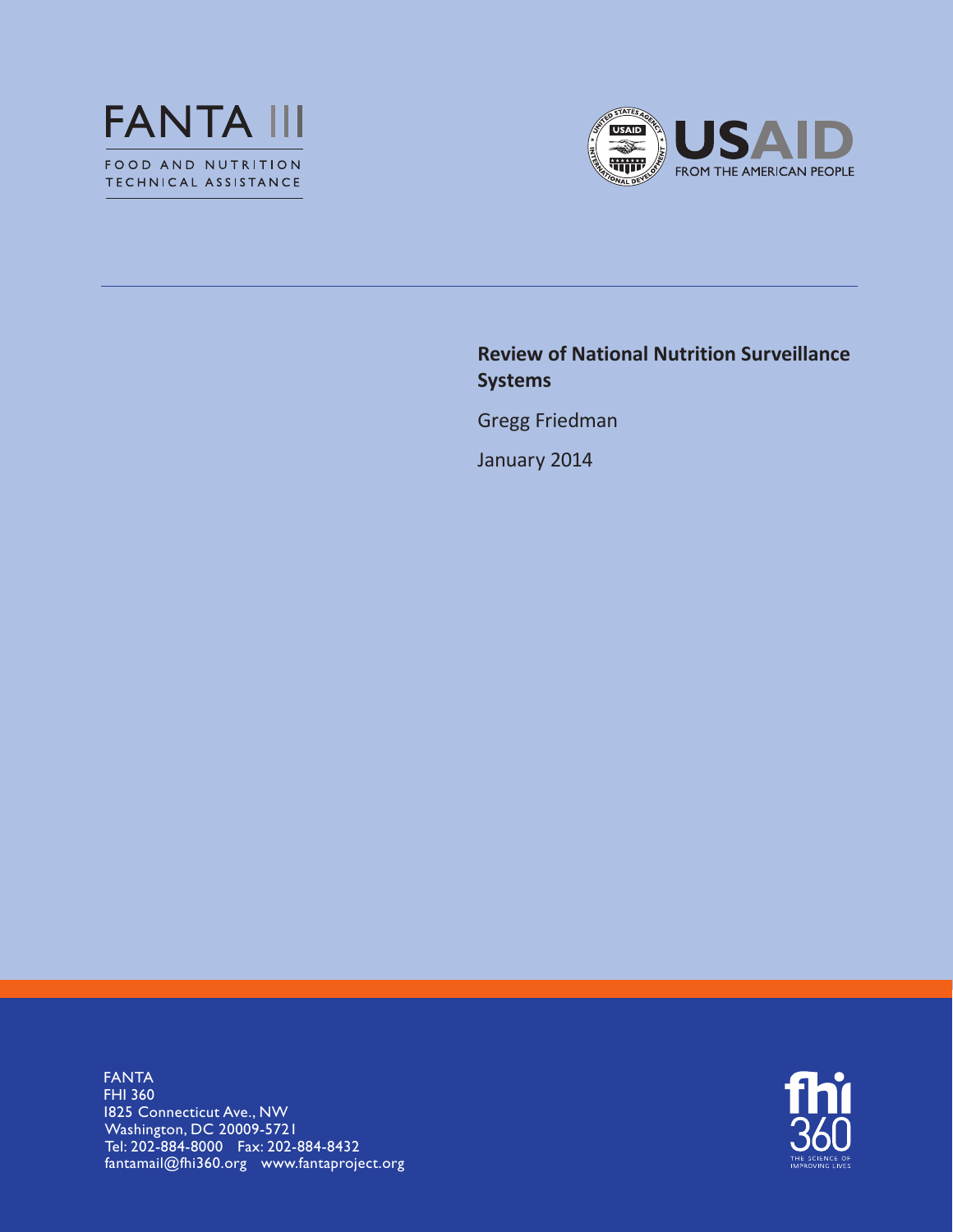



## **Review of National Nutrition Surveillance Systems**

Gregg Friedman

January 2014

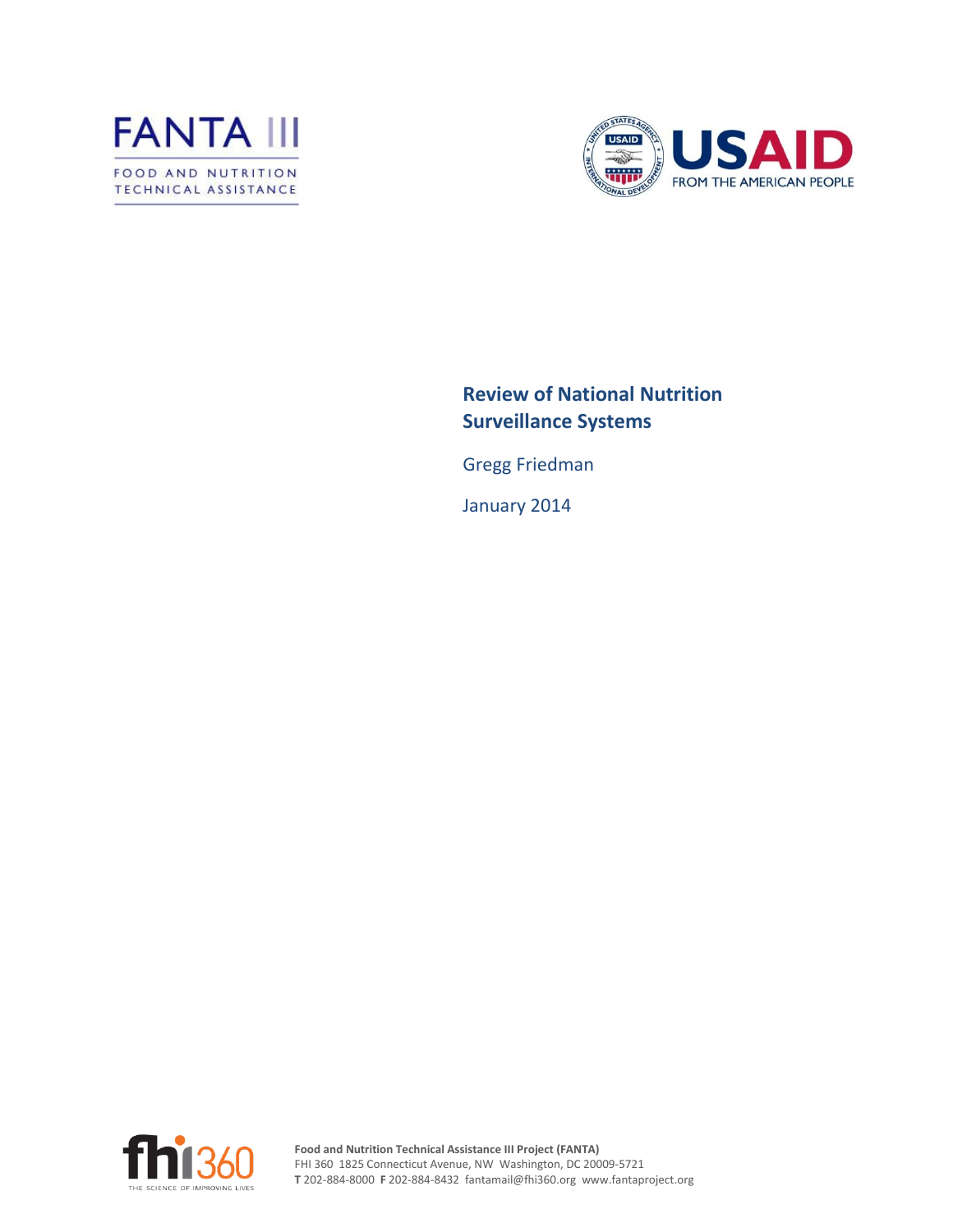This report is made possible by the generous support of the American people through the support of the Office of Health, Infectious Diseases, and Nutrition, Bureau for Global Health, U.S. Agency for International Development (USAID), and USAID's Bureau for Africa, under terms of Cooperative Agreement No. AID-OAA-A-12-00005, through the Food and Nutrition Technical Assistance III Project (FANTA), managed by FHI 360.

The contents are the responsibility of FHI 360 and do not necessarily reflect the views of USAID or the United States Government.

**January 2014**

#### **Recommended Citation**

Friedman, Gregg. 2014. *Review of National Nutrition Surveillance Systems*. Washington, DC: FHI 360/FANTA.

### **Contact Information**

Food and Nutrition Technical Assistance III Project (FANTA) FHI 360 1825 Connecticut Avenue, NW Washington, DC 20009-5721 T 202-884-8000 F 202-884-8432 fantamail@fhi360.org www.fantaproject.org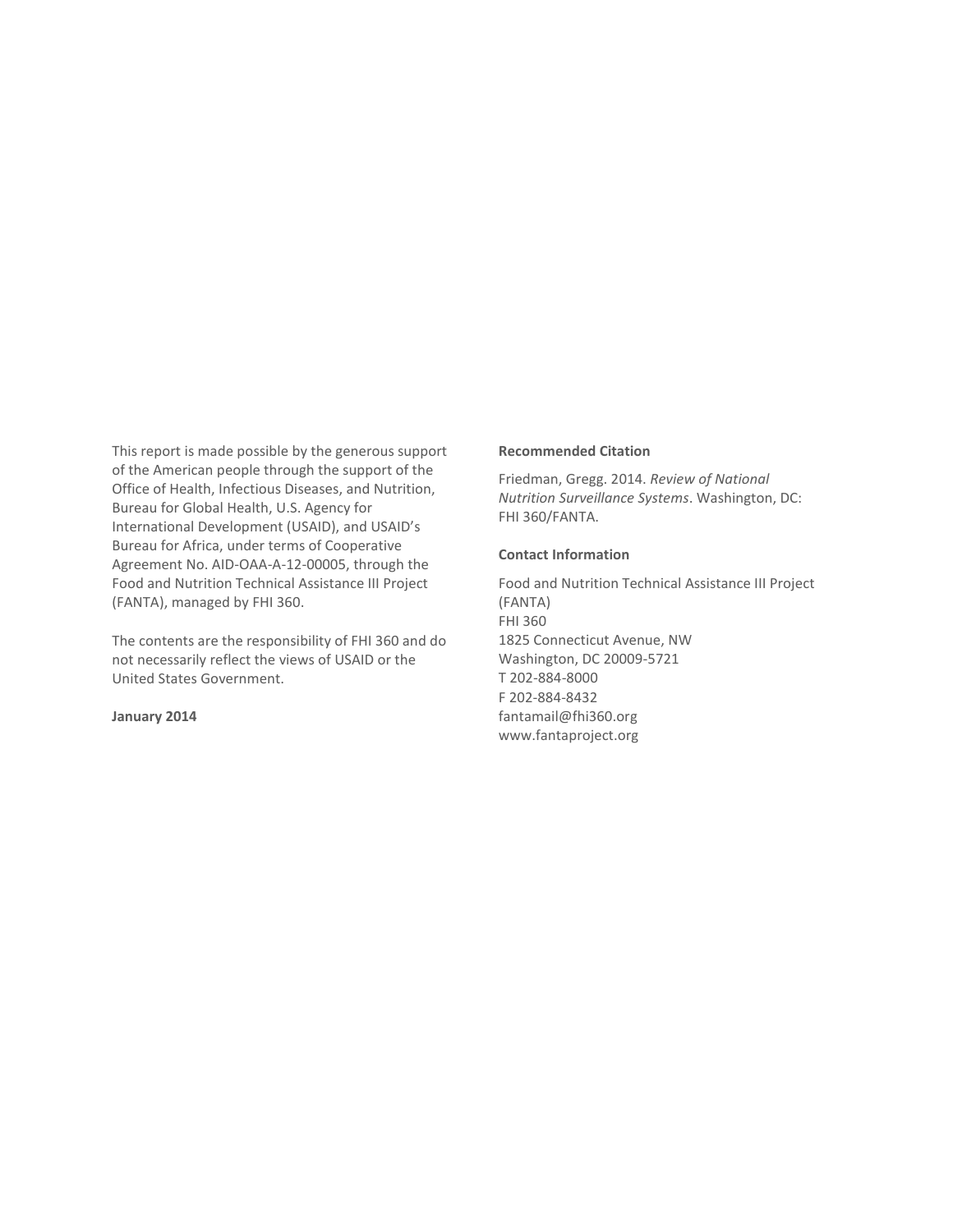## **Contents**

| $\mathbf{1}$            |                       |  |  |  |
|-------------------------|-----------------------|--|--|--|
| $\overline{2}$          |                       |  |  |  |
| 3                       |                       |  |  |  |
|                         |                       |  |  |  |
|                         |                       |  |  |  |
|                         | 3.3                   |  |  |  |
|                         | 3.4                   |  |  |  |
|                         | 3.5                   |  |  |  |
|                         | 3.6                   |  |  |  |
|                         | 3.7                   |  |  |  |
|                         | 3.8                   |  |  |  |
|                         | 3.9                   |  |  |  |
| $\overline{\mathbf{4}}$ |                       |  |  |  |
| 5                       |                       |  |  |  |
| 6                       |                       |  |  |  |
|                         | <b>LIST OF TABLES</b> |  |  |  |
|                         |                       |  |  |  |
|                         |                       |  |  |  |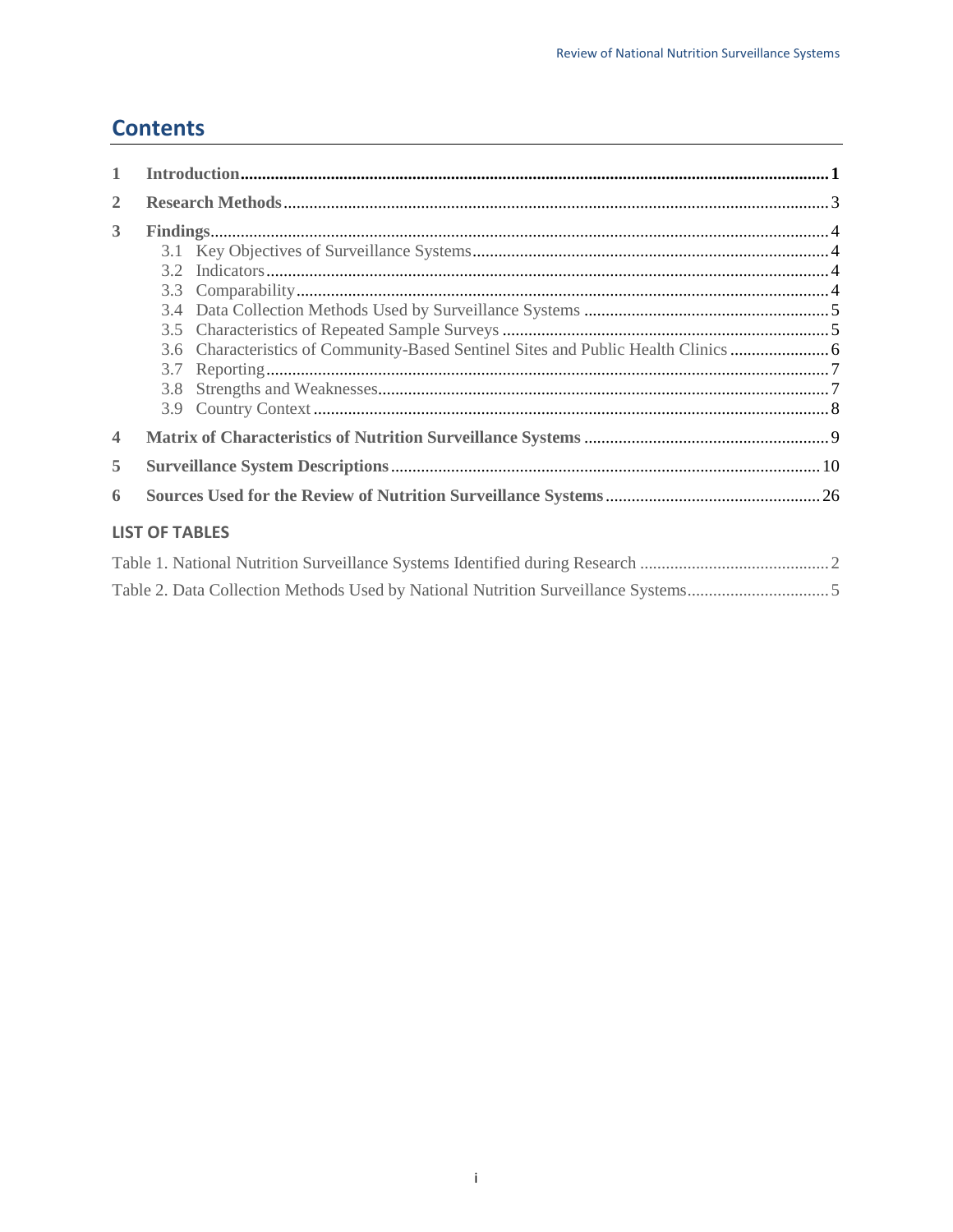# **Abbreviations and Acronyms**

| ACF          | Action Ci clouv'l wpi gt" "CEH Kongt pc vlapch"                  |
|--------------|------------------------------------------------------------------|
| <b>CDC</b>   | U.S. Centers for Disease Control and Prevention                  |
| <b>DRC</b>   | Democratic Republic of Congo                                     |
| <b>FANTA</b> | Food and Nutrition Technical Assistance III Project              |
| <b>FAO</b>   | Food and Agriculture Organization of the United Nations          |
| <b>HKI</b>   | Helen Keller International                                       |
| <b>INCAP</b> | Instituto de Nutrición de Centro América y Panamá                |
| <b>PPS</b>   | probability-proportional-to-size                                 |
| <b>SMART</b> | Standardized Monitoring and Assessment of Relief and Transitions |
| U.N.         | <b>United Nations</b>                                            |
| U.S.         | <b>United States</b>                                             |
| <b>USAID</b> | U.S. Agency for International Development                        |
| <b>WFP</b>   | World Food Programme                                             |
| <b>WHO</b>   | World Health Organization                                        |
|              |                                                                  |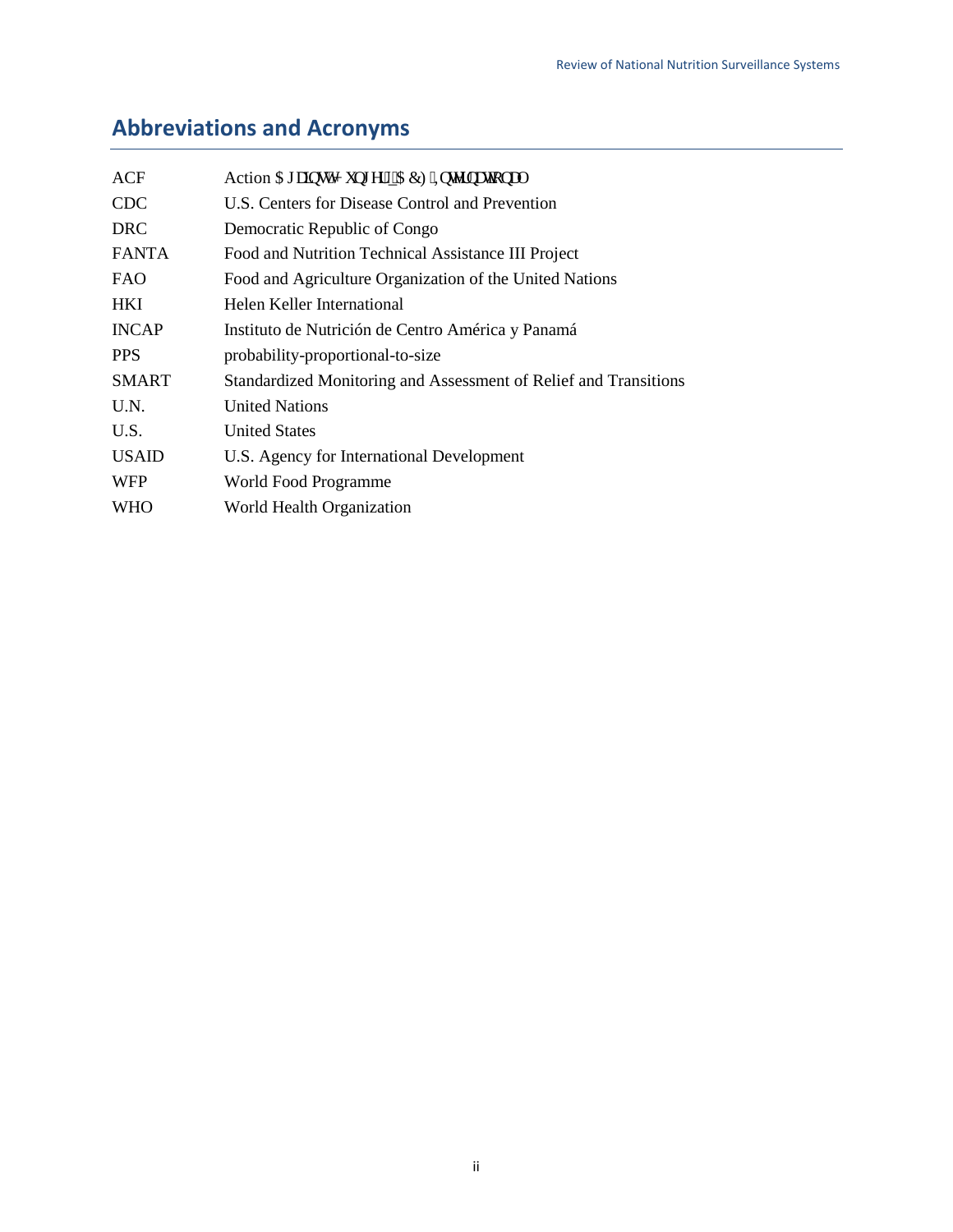## <span id="page-5-0"></span>**1 Introduction**

Timely, reliable data are crucial to enable routine monitoring of the well-being of a population and to facilitate the detection of deleterious trends in the status of nutrition and health in a given country or specific region of a country. Ideally, a surveillance system for nutrition and health monitoring should include a broad suite of appropriate indicators that are collected with reasonable frequency, and should focus on geographic areas of a country that are prone to food insecurity and/or other nutrition and health issues. Such monitoring can allow decision makers to identify seasonal as well as geographic trends in the deterioration of the nutrition, health, or food security situation well before the onset of a crisis, and can facilitate the timely initiation of response and mitigation efforts.

The development of a robust nutrition surveillance monitoring system is relatively straightforward in the absence of resource constraints or other feasibility considerations. The lack of availability of human and monetary resources, problems of geographic inaccessibility, and security issues, however, often constrain the design of a nutrition surveillance system, making it less feasible to implement and less sustainable over time. Often, compromises must be made in the selection of indicators included in the surveillance system, the geographic coverage of the system, the frequency of the data collected, the extent to which the data collected represents the intended population, and the precision of the results.

While a variety of surveillance systems have been developed, no one standard model is appropriate for all contexts. Some are national in scale, while others target subnational geographic areas of particular vulnerability to food insecurity or other health and nutrition issues. There are systems that are a permanent part of a government's public health infrastructure, while other systems are set up in response to an emergency situation and fall into disuse once the emergency subsides.

Although nutrition surveillance is more typically associated with acute crises, it can also be an extremely valuable tool in a development context. Surveillance systems can identify specific geographic areas vulnerable to deterioration in nutritional status using indicators such as those relating to micronutrient status. These systems can also shed light on seasonal fluctuations in nutritional status and track patterns in anthropometric and biochemical indicators of micronutrient status in relation to other health and food security indicators. This information can help guide appropriate interventions to both sustain and improve the nutritional status of a population.

While nutrition surveillance systems have been studied for decades—the classic document describing such systems is the World Health Organization's (WHO) 1984 *Nutrition Surveillance*<sup>1</sup>—relatively little attention has been given to cataloguing existing national nutrition surveillance systems and their key characteristics. This information could be useful to public health officials and experts interested in designing a new nutrition surveillance system or in evaluating current systems.

This document provides results from a review of existing surveillance systems in developing countries and presents information on the approaches currently used for national nutrition surveillance, as well as preliminary analysis of the strengths, weaknesses, and applicability of the various approaches.

The focus of this document is on developing country surveillance systems that are run under the auspices of government public health authorities and that collect data on key anthropometric indicators. The

 $\overline{a}$ 

<sup>&</sup>lt;sup>1</sup> Available at http://whqlibdoc.who.int/publications/9241560789.pdf.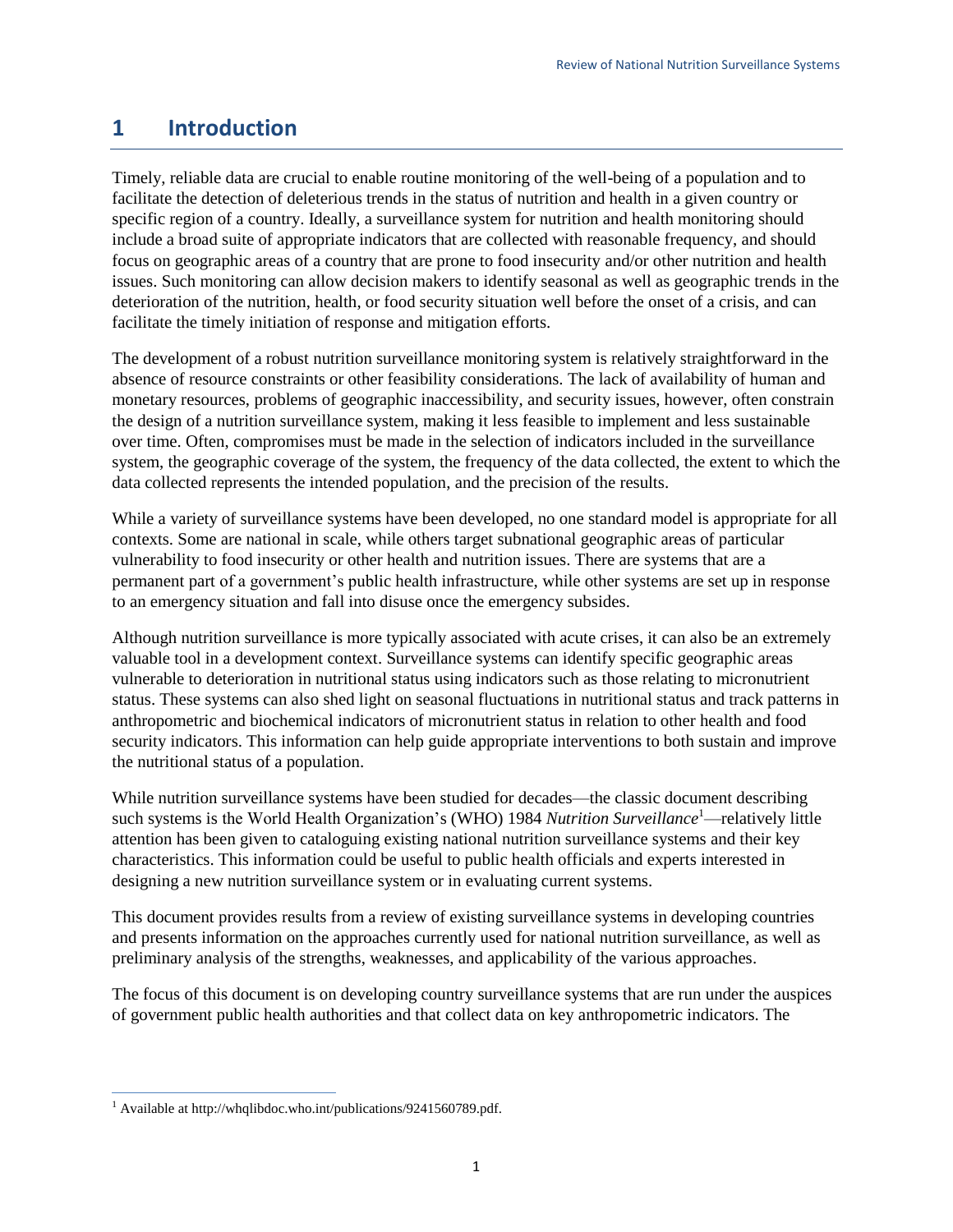surveillance systems included in the review use one or several of the following methodologies to collect  $data<sup>2</sup>$ :

- Repeated nutrition surveys
- Community-based sentinel sites $3$
- Data from mass screenings<sup>4</sup>

 $\overline{a}$ 

- Data from feeding program admissions
- Data reported from health clinics

A total of 31 national nutrition surveillance systems were identified (see Table 1). Information was collected on each system regarding key stakeholders, design, status, and examples of reports. Complete information was available for 16 of the systems; only these systems were included in the review. One system with complete information (Indonesia) was discontinued in 2007 and another in 2010 (China); one system was designed and proposed in 2013, but eventually cancelled that same year (Uganda); and one system with complete information (Zambia) was not functioning, but plans were in place to restart the system. All four of these systems were included in the analysis. All other included systems were functioning.

| Systems with complete information | 16 total                                         |  |  |
|-----------------------------------|--------------------------------------------------|--|--|
| Americas                          | 2 (Guatemala, Nicaragua)                         |  |  |
| Asia                              | 4 (Bangladesh, China, Indonesia, Vietnam)        |  |  |
| Central Africa                    | 1 (Democratic Republic of Congo)                 |  |  |
| East Africa                       | 5 (Djibouti, Ethiopia, Somalia, Sudan, Uganda)   |  |  |
| Middle East                       | 2 (Kuwait, Palestinian Territories)              |  |  |
| Southern Africa                   | 2 (Mozambique, Zambia)                           |  |  |
| West Africa                       | 0                                                |  |  |
| Systems with partial information  | 15 total                                         |  |  |
| Americas                          | 0                                                |  |  |
|                                   |                                                  |  |  |
| Asia                              | 4 (Afghanistan, Kyrgyzstan, Pakistan, Sri Lanka) |  |  |
| Central Africa                    | 1 (Burundi)                                      |  |  |
| East Africa                       | 1 (Kenya)                                        |  |  |
| Middle East                       | 1 (Jordan)                                       |  |  |
| Southern Africa                   | 4 (Botswana, Madagascar, Malawi, Namibia)        |  |  |

### <span id="page-6-0"></span>**Table 1. National Nutrition Surveillance Systems Identified**

 $<sup>2</sup>$  An overview of these methods for collecting nutrition-related data can be found in: Bilukha et al. 2012. "Measuring</sup> anthropometric indicators through nutrition surveillance in humanitarian settings: Options, issues, and ways forward." *Food and Nutrition Bulletin.* Vol. 33, No. 2. Available at https://www.ncbi.nlm.nih.gov/pubmed/22908699.

<sup>&</sup>lt;sup>3</sup> Defined as "a nutrition surveillance design whereby periodic cross-sectional data collection rounds take place in preselected settlements" (Bilukha et al. 2012).

<sup>4</sup> Defined as "exhaustive mass screenings of children of target age [that] are conducted periodically, usually every 1 to 6 months. This is usually done to identify children eligible for admission to feeding programs or to monitor growth through Road-to-Health or similar cards" (Bilukha et al. 2012).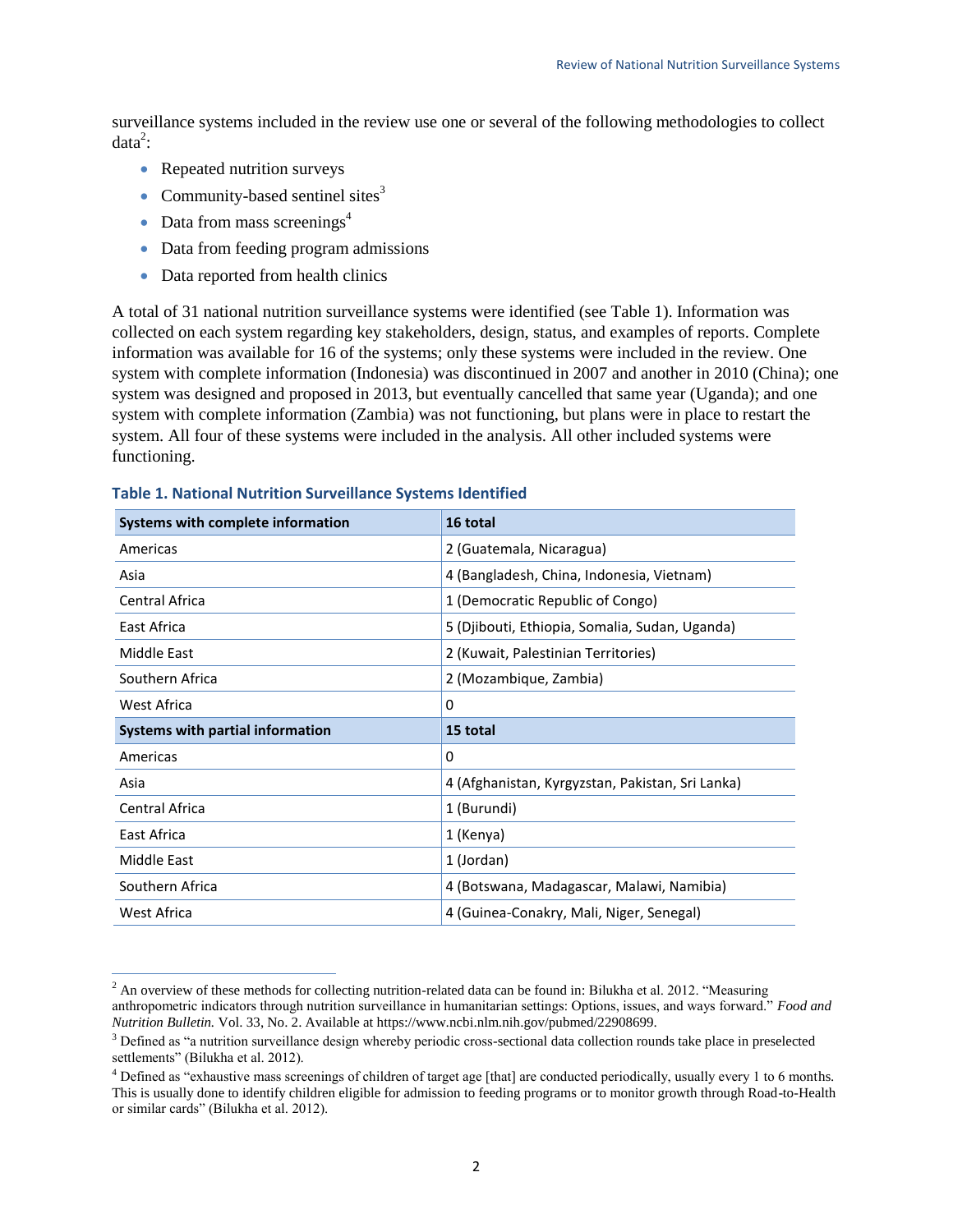## <span id="page-7-0"></span>**2 Research Methods**

Key informant interviews and a literature review were the main approaches used to collect information on national nutrition surveillance systems in developing countries. Key informants were identified using a "snowball" approach, starting with relevant people known to Food and Nutrition Technical Assistance III Project (FANTA) staff who were asked in turn to identify other relevant key informants. A total of 116 key informants were interviewed from January to May 2013. The informants came from nongovernmental organizations working in food security and nutrition, United Nations (U.N.) agencies, government ministries, universities, and other research organizations.

The literature review covered research papers and programmatic and policy documents and reports from research databases, U.N. agency and nongovernmental organization databases, and open-source Internet content. Key informants also provided a large number of relevant documents. The documents used as a reference for this report—specifically, documents pertaining to surveillance system design and surveillance system reports—are indexed by country and are found in Section 6 in this report.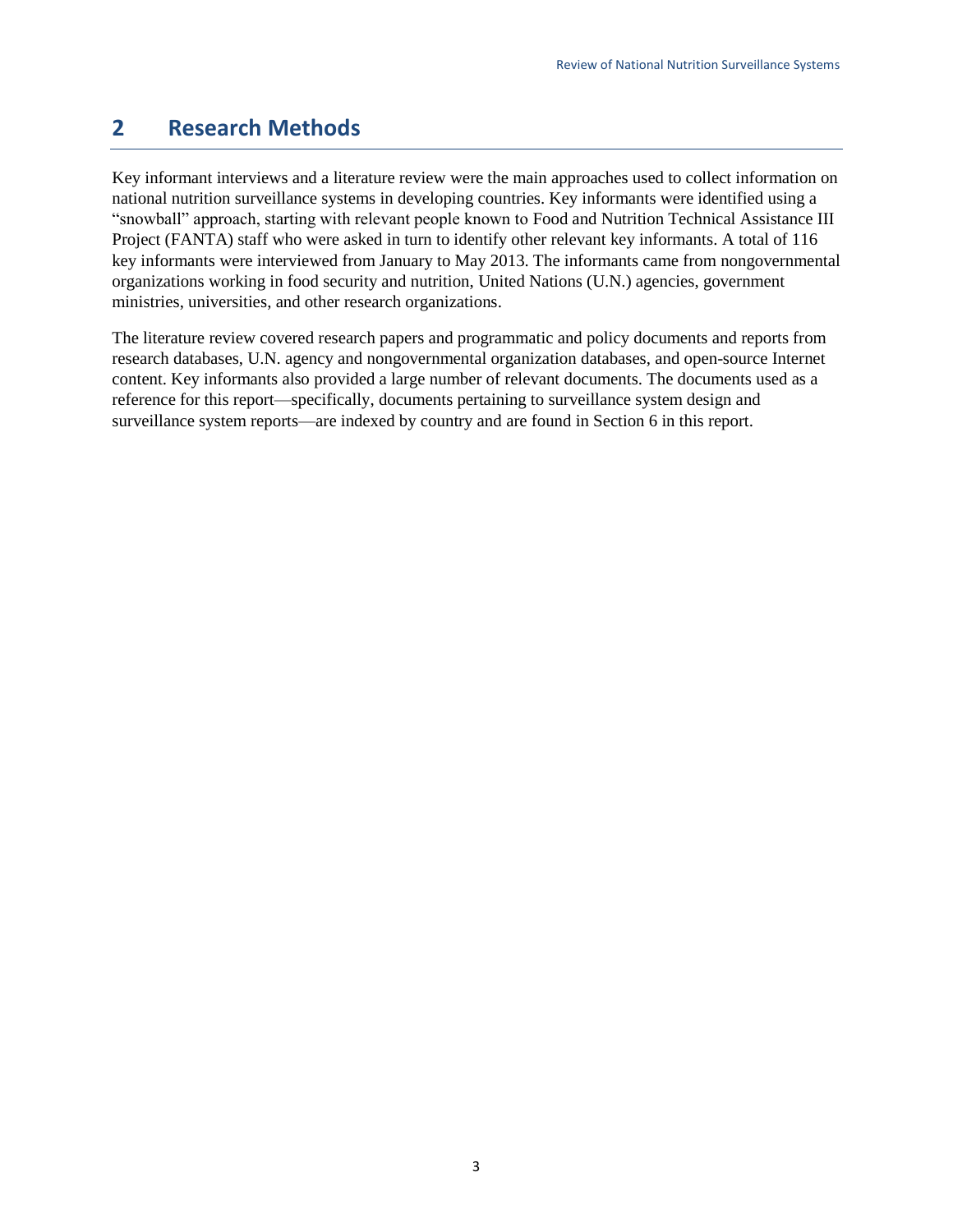# <span id="page-8-0"></span>**3 Findings**

## <span id="page-8-1"></span>**3.1 Key Objectives of Surveillance Systems**

The key objectives of the identified national nutrition surveillance systems are similar across countries. The systems focus on identifying trends in key nutrition-related health indicators for their populations, with particular attention given to pregnant women 15–49 years of age and children 0–59 months of age. The systems strive to provide this information to relevant government officials—as well as to international partners—in a timely fashion to help mitigate and respond to nutrition-related shocks. Identified systems are closely split between those that operate in a development setting and those that operate in emergency or insecure settings.

The following key objectives of the Kuwait Nutrition Surveillance System<sup>5</sup> are good examples of what these systems try to accomplish:

- Monitor health and nutritional status of the population
- Supply reliable and sustainable data on the nutritional status of people at the national and international levels
- Show trends, and enable local comparisons
- Raise awareness about nutritional problems
- Provide guidance to health-related local intervention programs

The tables in Section 5 provide descriptions of each surveillance system, including their objectives.

## <span id="page-8-2"></span>**3.2 Indicators**

All identified surveillance systems collect data to track indicators on the micronutrient status of children and pregnant women, infant and child feeding practices, and the anthropometric status of children 0–59 months of age (namely underweight, stunting, and wasting, which were collected across all systems). A minority of systems (e.g., Ethiopia and Somalia) track the following indicators for children 0–59 months of age: mortality, major causes of mortality, morbidity, measles and Baccille Calmette Guérin (BCG) vaccine coverage, and vitamin A supplementation in past 6 months. Systems in places with smaller geographies and strong coverage (e.g., Kuwait and Palestinian Territories) track a diverse range of nutrition-related indicators, including biochemical data (anemia, blood sugar for diabetes, and cholesterol for hypercholesterolemia in adults), obesity rates, physical activity, and TV and computer habits.

## <span id="page-8-3"></span>**3.3 Comparability**

One of the main objectives of the identified nutrition surveillance systems is to track changes over time in key nutrition-related indicators. This generally implies that data are collected from the same population on the same indicators using the same methods at different points in time. Ideally, statistical tests of differences are then run on data to ascertain whether noted differences are statistically significant and warrant further attention.

While all identified surveillance systems stated a goal of comparability over time of collected data, it was not possible to evaluate comparability, as not enough information was available on how populations,

 5 AlSumaie, Mona. March 28–29, 2011. "The Kuwait nutrition surveillance system (KNSS): an example for the region." First Regional Nutrition Conference – Nutrition Challenges in the East Mediterranean Region. Doha, Qatar.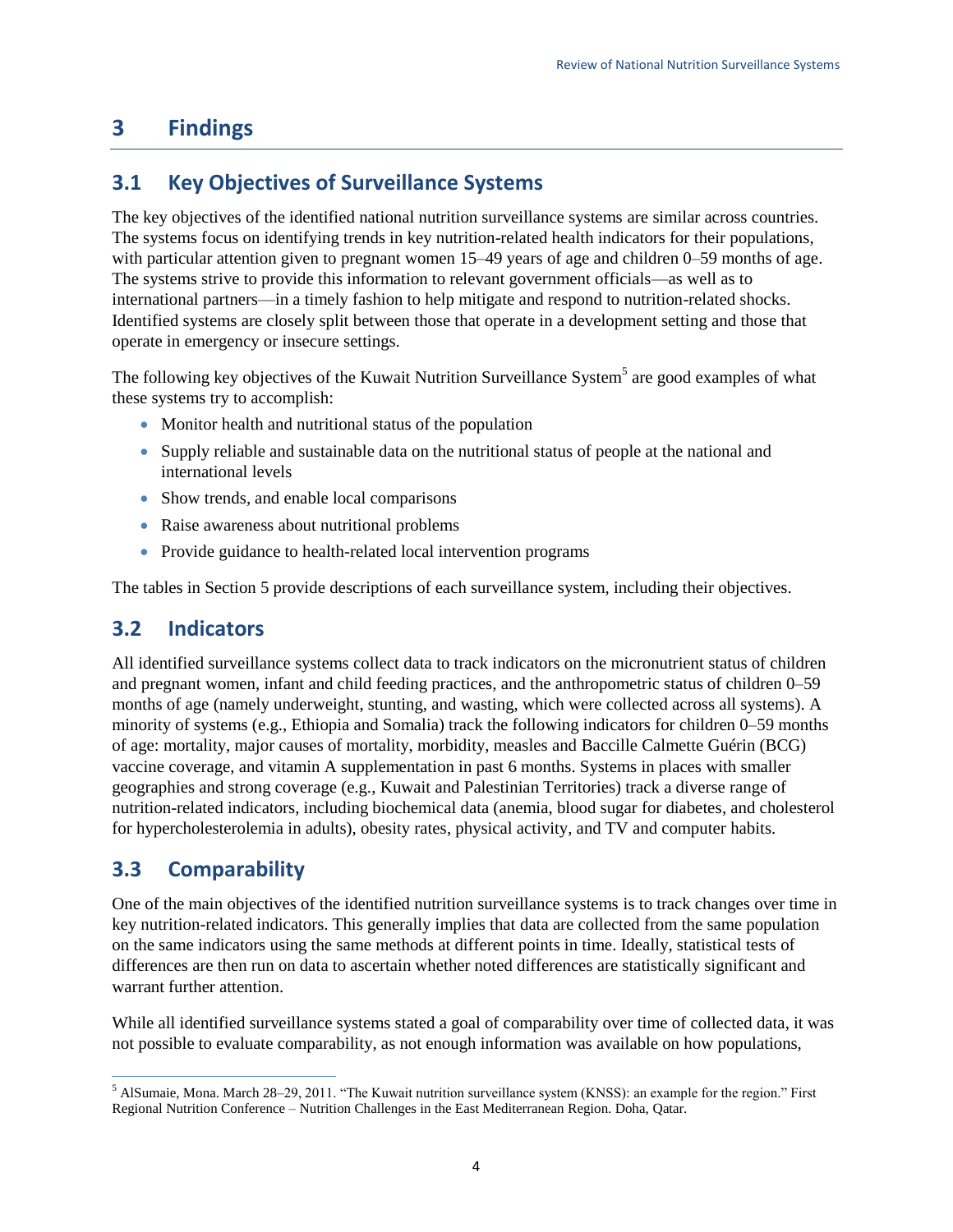designs, and methods changed over time, or on what could be done to minimize the impact of such changes.

## <span id="page-9-0"></span>**3.4 Data Collection Methods Used by Surveillance Systems**

The majority of national nutrition surveillance systems covered in this review use repeated probabilistic sample surveys as a primary source of data (13 out of 16). Nearly half of all systems (7 out of 16) rely solely on repeated probabilistic sample surveys. More than a third of all systems (6 out of 16) combine repeated probabilistic surveys with data collected from one or more other sources: feeding program admissions, public health clinics, or community-based sentinel sites. Finally, three systems rely solely on data collected from community-based sentinel sites and public health clinics. The following table provides an overview of data collection methods used by existing surveillance systems.

|                             | Repeated<br>probabilistic<br>sample<br>surveys<br>only                            | <b>Surveys</b><br>$\ddot{}$<br>community-<br>based<br>sentinel sites | <b>Surveys</b><br>feeding<br>program<br>admissions | <b>Surveys</b><br>public<br>health<br><b>clinics</b> | <b>Surveys</b><br>feeding program<br>admissions<br>public health<br>clinics | Community-<br>based<br>sentinel sites<br>public health<br>clinics |
|-----------------------------|-----------------------------------------------------------------------------------|----------------------------------------------------------------------|----------------------------------------------------|------------------------------------------------------|-----------------------------------------------------------------------------|-------------------------------------------------------------------|
| <b>Number of</b><br>systems | 7                                                                                 | 2                                                                    | 1                                                  | 1                                                    | 2                                                                           | 3                                                                 |
| <b>Countries</b>            | Bangladesh<br>Djibouti<br>Guatemala<br>Indonesia<br>Nicaragua<br>Uganda<br>Zambia | China<br>Vietnam                                                     | Sudan                                              | Democratic<br>Republic of<br>Congo                   | Ethiopia<br>Somalia                                                         | Kuwait<br>Mozambique<br>Palestinian<br><b>Territories</b>         |

<span id="page-9-2"></span>**Table 2. Data Collection Methods Used by National Nutrition Surveillance Systems** 

## <span id="page-9-1"></span>**3.5 Characteristics of Repeated Sample Surveys**

**Frequency of data collection.** The frequency of data collection of repeated sample surveys varies greatly among the surveillance systems. In the Democratic Republic of Congo (DRC), Nicaragua, and Uganda (and in Guatemala in 2014), the surveys occur on a rolling basis throughout the year. Survey data collection occurred every 3 months in Indonesia, while collection occurs every 4 months in Bangladesh and Djibouti, every 6 months in Ethiopia and Somalia, on an annual basis in Guatemala (in 2013) and Zambia, every 2–5 years in China, and every 10 years in Vietnam. Information on the frequency of data collection was not available for Sudan.

**Geographic coverage.** Geographic coverage of the surveys also varies to some extent. While these systems are purported to be national in scale, only 9 of the 13 systems (Bangladesh, China, Djibouti, Indonesia, Nicaragua, Somalia, Sudan, Uganda, and Vietnam) collect data in all/nearly all subnational regions. Other systems target subnational areas of heightened vulnerability to food insecurity (Ethiopia) or are subnational at the moment with future plans to expand to national coverage (DRC, Guatemala, and Zambia).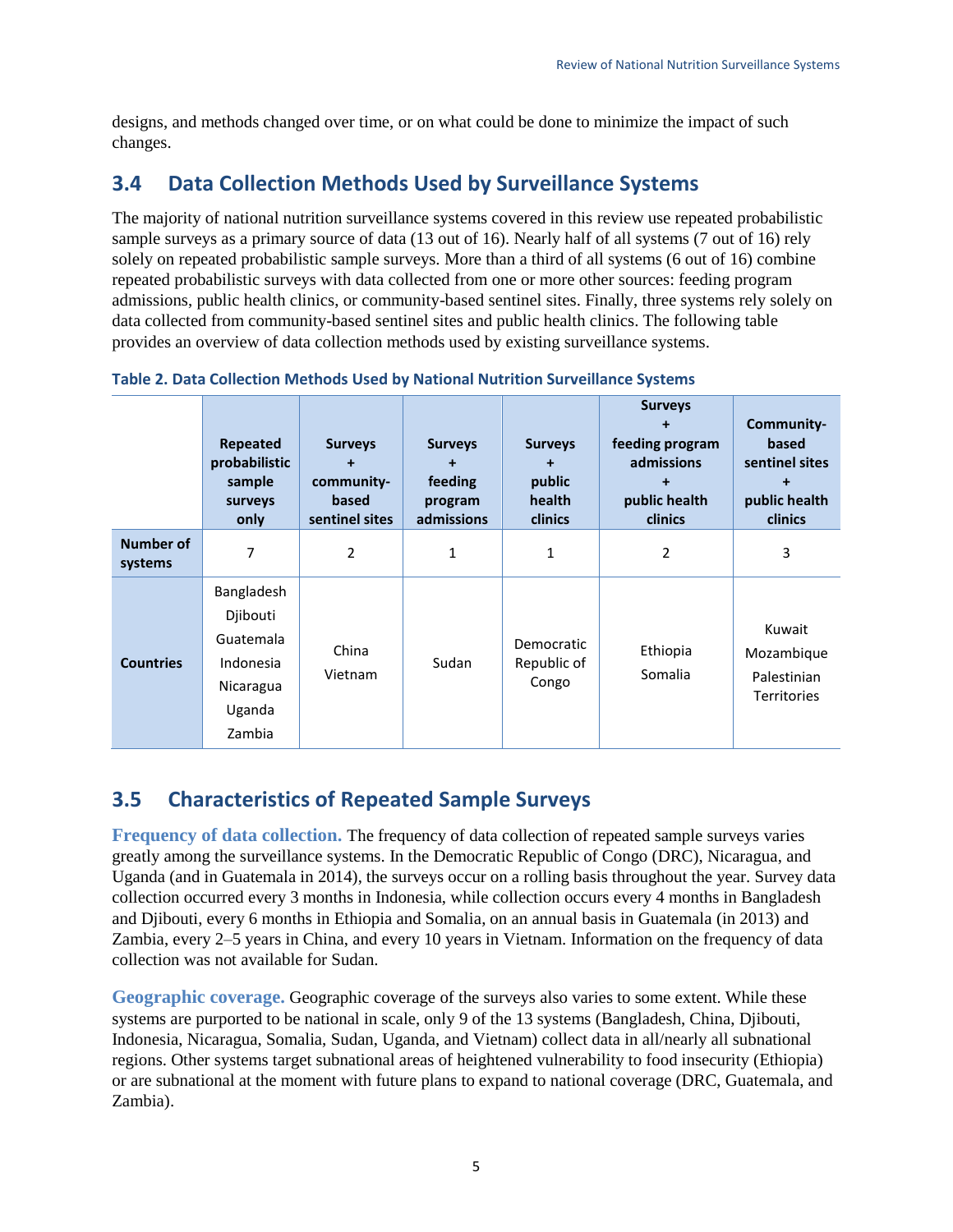**Sample size.** Sample size varies greatly across the systems. Data are collected on children 0–59 months of age in all surveys, and sample sizes are given in number of households for some systems and number of children 0–59 months of age for others. Sample sizes range from several hundred households (540 in Nicaragua) to thousands of households (1,250 households in DRC; 3,420 in Uganda; 9,024 in Bangladesh; 9,600 in Zambia; and 44,400 in Indonesia). For systems giving sample size in number of children 0–59 months of age, sample sizes range from hundreds (200 children in Sudan) to thousands (1,194 children in Guatemala; 1,500 in Vietnam; and 3,267 in Djibouti) and tens of thousands (16,000 children in China). Sample sizes for surveys in Somalia were variable, ranging from hundreds to thousands. Information on sample size was not available for Ethiopia.

**Sample design.** The sample design of the surveys shows less variation. All sample designs are stratified by some higher-level administrative unit and sample among clusters of geographic units (villages, urban segments, or statistical enumeration areas). The designs have either two stages (cluster–household) or three stages (cluster–household–respondent) of sampling. Probability-proportional-to-size (PPS) sampling is the primary methodology for selecting clusters, while systematic selection (with or without prior listing operations to count the number of households) is used at the household level. When listing operations are not done before household selection, the usual approach is to estimate the total number of households in the cluster and then apply systematic selection rules based on that estimate.

**Selection of survey respondents.** Two main methods are used for selection of survey respondents: "take-all" approaches in which all eligible respondents in a household (e.g., children 0–59 months of age) are selected and random selection from among all potential respondents in a household. For the second method, a Kish grid is often used to determine selection.

**SMART methodology.** Five systems (Djibouti, DRC, Ethiopia, Somalia, and Sudan) use the SMART survey methodology. SMART (Standardized Monitoring and Assessment of Relief and Transitions) is an interagency initiative launched in 2002 by a network of organizations and humanitarian practitioners. The methodology is "an improved survey method for the assessment of severity of a humanitarian crisis based on the two most vital public health indicators: nutritional status of children under-five and mortality rate of the population."<sup>6</sup>

## <span id="page-10-0"></span>**3.6 Characteristics of Community-Based Sentinel Sites and Public Health Clinics**

Three nutrition surveillance systems (Kuwait, Mozambique, and Palestinian Territories) collect data through community-based sentinel sites, which are housed primarily in schools, and through public health clinics. In Mozambique and the Palestinian Territories, data are collected on all potential respondents (pregnant women 15–49 years of age and children 0–59 months of age) who visit sentinel sites and health clinics, while in Kuwait, convenience (i.e., non-probabilistic) sampling is used to select respondents. Detailed information on sentinel sites used in China and Vietnam (which had repeated probabilistic surveys as part of their surveillance systems) was not available.

Sample sizes are quite large, with a sample of nearly 20,000 persons (including 4,200 children) in Kuwait, and a sample of more than 19,000 women, 25,000 children under 12 months, and nearly 70,000 schoolchildren in the Palestinian Territories. Information on sample sizes was not available for

 $\overline{a}$ 

<sup>6</sup> Se[e http://smartmethodology.org/.](http://smartmethodology.org/)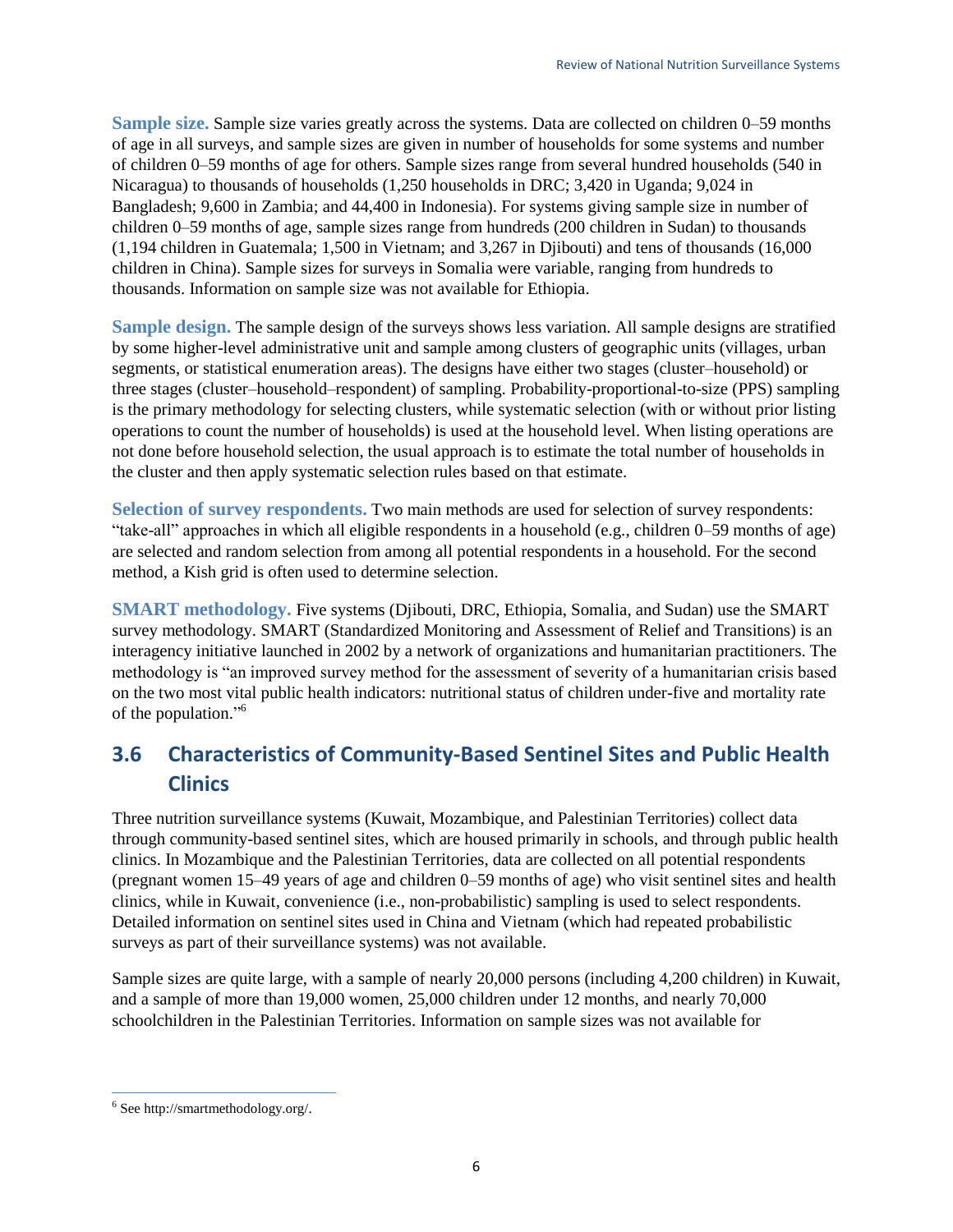Mozambique. Data coverage is national in scope in Kuwait<sup>7</sup> and the Palestinian Territories, and subnational in scope in Mozambique (with plans for national-level data coverage in the future). All three systems receive technical assistance from a range of national and international stakeholders, including strong support from WHO, UNICEF, and the U.S. Centers for Disease Control and Prevention (CDC).

## <span id="page-11-0"></span>**3.7 Reporting**

Reports are produced by nearly all surveillance systems on an annual basis. Some systems complement annual reports with monthly updates (DRC, Ethiopia, Indonesia, and Nicaragua), quarterly reports (Somalia and Sudan), trimestral reports (Bangladesh, Djibouti), and seasonal reports (Somalia). Other systems issue reports after each round of surveillance (China). Many reports are available to the public for download.<sup>8</sup>

## <span id="page-11-1"></span>**3.8 Strengths and Weaknesses**

**Systems using repeated sample surveys.** Systems using repeated sample surveys demonstrate real strengths. Their technical designs are generally quite strong, and collected data (if analyzed correctly) are representative on a national scale (with the ability for analysis at the subnational level as well). Technical assistance in survey design and data analysis is also available from a variety of international actors, foremost among them, WHO, UNICEF, and CDC.

Repeated surveys can also be subject to a number of challenges. For example, systems must have staff with expertise in survey design and survey data analysis, and the ability to harness external expertise is often critical to success. Surveys are difficult to implement at all times, and more so in countries with poor infrastructure, geographically dispersed populations, or pockets of insecurity. They also generally cost more than other data collection methods.

**Systems using sentinel sites and public health clinics.** Systems based on data collected at sentinel sites and public health clinics avoid many of these problems. Data are easier to collect and analyze, since sampling is not an issue, and there is less need for experienced statistical staff. Costs are less than those of surveys, since additional staff is not needed for design and analysis and staff already located at the sentinel sites collect the data.

The weaknesses of systems using sentinel sites most cited by key informants were those that cut across all data collection methods: poorly trained or demotivated staff, difficulty sending data from sites to central locations in a timely and reliable manner, lack of data quality procedures to ensure proper input and analysis of data, reports not produced in a timely manner, and stakeholders not acting on information generated by the systems. One major weakness of systems using sentinel sites is that sentinel site data may be representative of the population visiting the sites, but are not generally representative of the population at large in the country, as not everyone will access the sites.

**All systems.** Two other major challenges encountered in the majority of surveillance systems were weak national government capacity and ownership, and the uncertainty and instability of funding. These problems have led to surveillance systems becoming nonfunctional for certain periods of time (such as in Zambia), as well as to systems ceasing operations altogether (such as in Indonesia).

 $\overline{a}$  $^7$  In Kuwait, data are collected from Kuwaiti nationals only; non-Kuwaiti nationals, who represent 67% of the total population of the country, are excluded from data coverage.

<sup>&</sup>lt;sup>8</sup> See Section 5 on surveillance system descriptions for links to websites.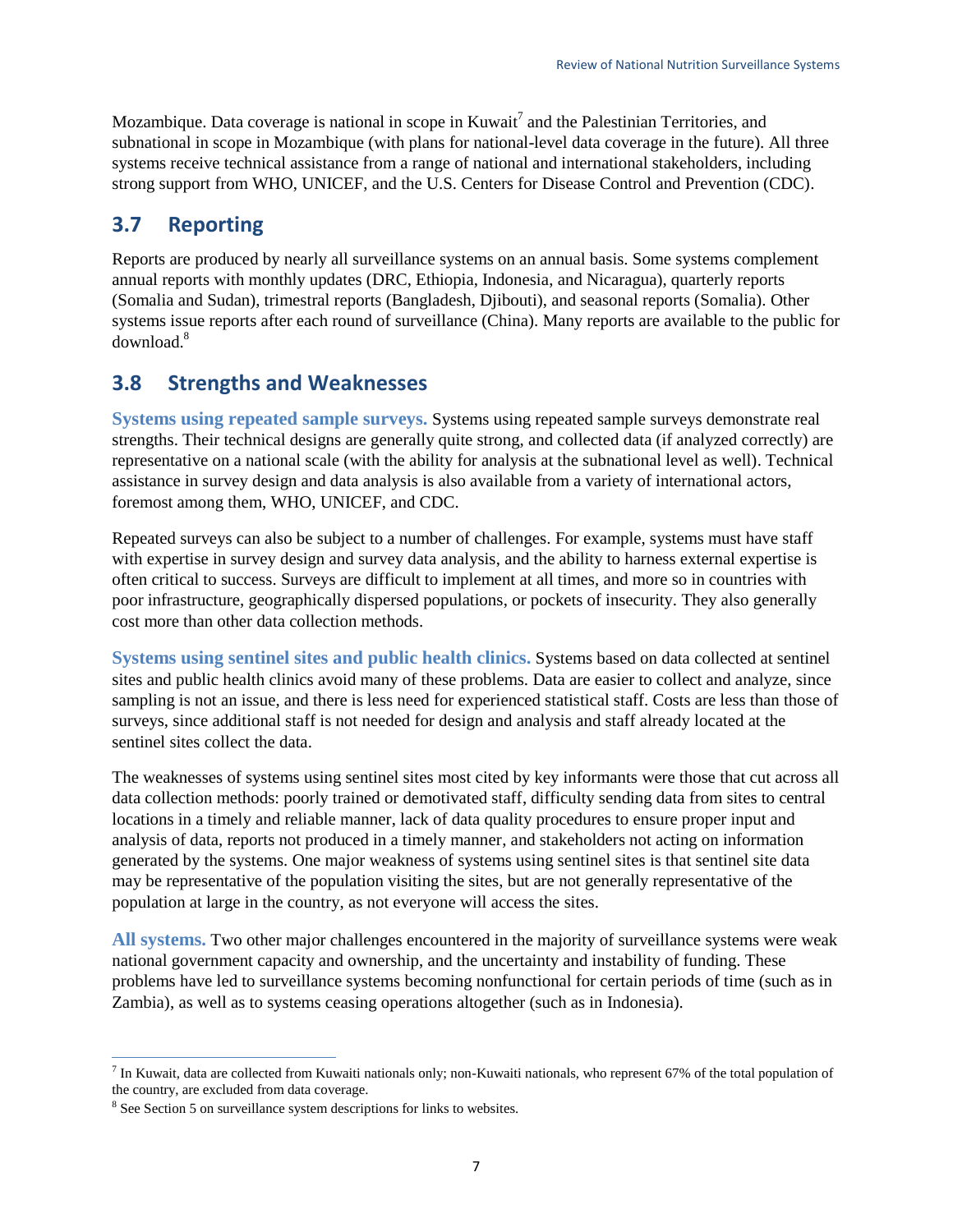## <span id="page-12-0"></span>**3.9 Country Context**

Some of the surveillance systems operate in countries with insecurity and issues with access to services (DRC, Somalia, and Sudan), some operate in countries with isolated pockets of instability (Ethiopia, Indonesia, Mozambique, Palestinian Territories, and Uganda), and others operate in countries in various stages of development (Bangladesh, China, Djibouti, Guatemala, Kuwait, Nicaragua, Vietnam, and Zambia). No single data collection method was associated with any particular country context. In fact, countries with some of the most serious security and access issues (Ethiopia and Somalia) used a wide variety of data collection methods to inform their surveillance systems, with Somalia being an example of a very effective surveillance system operating in a difficult context.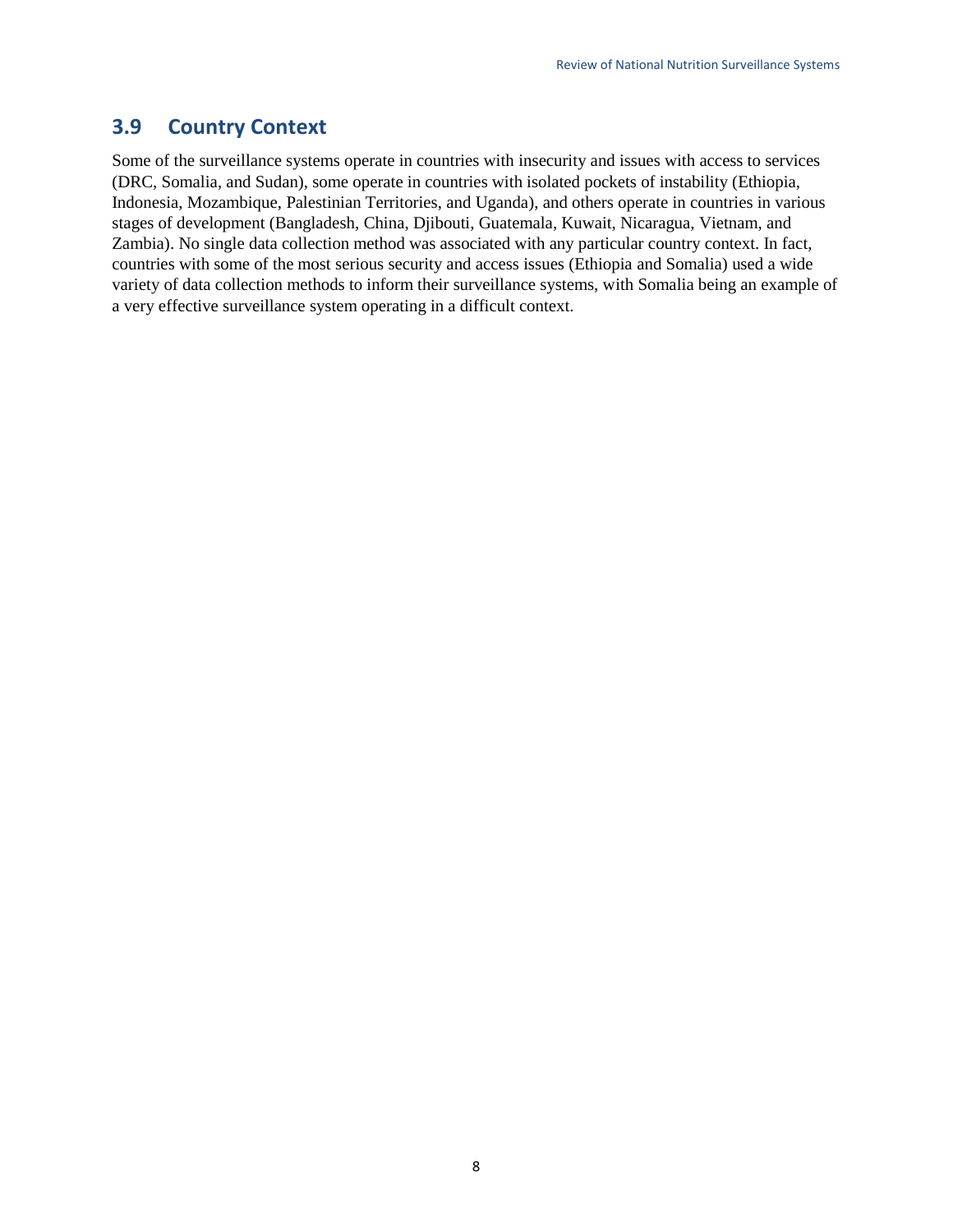# **4 Matrix of Characteristics of Nutrition Surveillance Systems**

<span id="page-13-0"></span>

|                                    | <b>Data Collection Methodologies</b> |                                       |                                  |                          |                                                                  |                                                                |                                                     |                                                                                                                               |                                               |
|------------------------------------|--------------------------------------|---------------------------------------|----------------------------------|--------------------------|------------------------------------------------------------------|----------------------------------------------------------------|-----------------------------------------------------|-------------------------------------------------------------------------------------------------------------------------------|-----------------------------------------------|
| <b>Countries</b>                   | Repeated<br>nutrition<br>surveys     | Community-<br>based<br>sentinel sites | Feeding<br>program<br>admissions | <b>Health</b><br>clinics | <b>Geographic coverage</b>                                       | <b>Frequency of data</b><br>collection                         | <b>Frequency of</b><br>reporting                    | <b>Sample sizes</b>                                                                                                           | <b>Insecurity</b><br>and/or access<br>issues* |
| Bangladesh                         | $\checkmark$                         |                                       |                                  |                          | National                                                         | 4 months                                                       | Three times per<br>year, annually                   | 9,024 households                                                                                                              |                                               |
| China                              | ✓                                    | $\checkmark$                          |                                  |                          | National                                                         | > 12 months                                                    | After each round of<br>surveillance                 | 16,000 children 0-59 months                                                                                                   |                                               |
| Democratic<br>Republic of<br>Congo | $\checkmark$                         |                                       |                                  | $\checkmark$             | Subnational<br>(to be expanded in future)                        | Continual                                                      | Monthly, annually                                   | 655 rural households and 595 urban households                                                                                 | $\checkmark$                                  |
| Djibouti                           | $\checkmark$                         |                                       |                                  |                          | National                                                         | 4 months                                                       | Three times per year                                | 3,267 children 0-59 months                                                                                                    |                                               |
| Ethiopia                           | $\checkmark$                         |                                       | $\checkmark$                     | $\checkmark$             | Subnational                                                      | 6 months                                                       | Monthly, annually                                   | N/A                                                                                                                           | $\checkmark$                                  |
| Guatemala                          | ✓                                    |                                       |                                  |                          | Subnational (to be expanded in   12 months (in 2013);<br>future) | continual (in 2014)                                            | Annually                                            | 3,000 households;<br>1,194 children 0-59 months;<br>2,295 non-pregnant and 143 pregnant women<br>$15-49$ years                |                                               |
| Indonesia                          | $\checkmark$                         |                                       |                                  |                          | National                                                         | 3 months                                                       | Monthly, annually                                   | 44,400 households (33,600 rural; 10,800 urban)                                                                                | $\checkmark$                                  |
| Kuwait                             |                                      | ✓                                     |                                  | ✓                        | Subnational<br>(only Kuwaiti nationals<br>covered)               | Continual                                                      | Annually, multiyear                                 | 4,200 children 0-59 months;<br>12,967 students 5-18 years;<br>2,615 adults 20+ years                                          |                                               |
| Mozambique                         |                                      | $\checkmark$                          |                                  | $\checkmark$             | Subnational                                                      | Continual                                                      | Quarterly                                           | N/A                                                                                                                           | $\checkmark$                                  |
| Nicaragua                          | $\checkmark$                         |                                       |                                  |                          | National                                                         | Continual                                                      | Monthly, annually                                   | 540 households in 45 clusters                                                                                                 |                                               |
| Palestinian<br><b>Territories</b>  |                                      | $\checkmark$                          |                                  | ✓                        | National                                                         | Continual                                                      | Annually                                            | 19,267 pregnant women;<br>25,110 children<br>$(9-12$ months);<br>69,731 schoolchildren from 457 schools;<br>62 sentinel sites |                                               |
| Somalia                            | ✓                                    |                                       | ✓                                | ✓                        | National                                                         | 6 months (surveys);<br>monthly (health and<br>feeding centers) | Quarterly, seasonal,<br>ad hoc (survey-<br>related) | Variable                                                                                                                      |                                               |
| Sudan                              | $\checkmark$                         |                                       | $\checkmark$                     |                          | <b>National</b>                                                  | N/A for surveys;<br>Continual for<br>feeding programs          | Quarterly, annually                                 | 200 children 0-59 months per livelihood zone<br>(20 per 10 sites)                                                             |                                               |
| Uganda                             | ✓                                    |                                       |                                  |                          | National                                                         | Continual                                                      | Annually                                            | 3,420 households each year (in 114 clusters);<br>17,100 households (in 570 clusters) after 5 years                            | $\checkmark$                                  |
| Vietnam                            | $\checkmark$                         | $\checkmark$                          |                                  |                          | National                                                         | > 12 months                                                    | N/A                                                 | 1,500 children 0-59 months                                                                                                    |                                               |
| Zambia                             | ✓                                    |                                       |                                  |                          | Subnational<br>(to be expanded in future)                        | 12 months                                                      | Annually                                            | 9,600 households<br>(32 districts, 300 households per district)                                                               |                                               |

\* These include countries that reported suffering from insecurity and access-related issues on a scale important enough to affect the design and implementation of the surveillance system.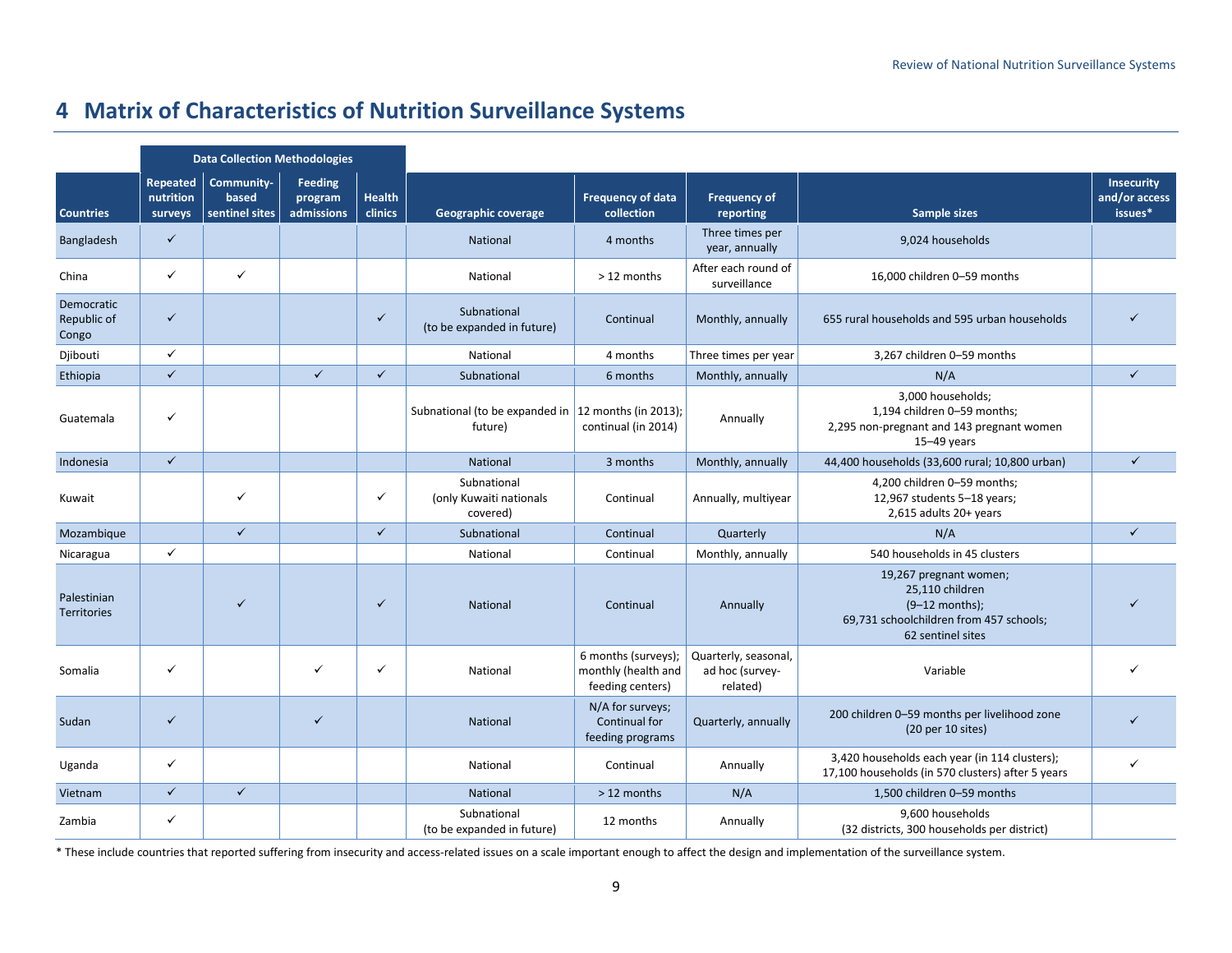# <span id="page-14-0"></span>**5 Surveillance System Descriptions**

| <b>Country</b>                                  | <b>Bangladesh</b>                                                                                                                                                                                                                                        |
|-------------------------------------------------|----------------------------------------------------------------------------------------------------------------------------------------------------------------------------------------------------------------------------------------------------------|
| <b>Name of nutrition surveillance</b><br>system | The Food Security Nutrition Surveillance Project                                                                                                                                                                                                         |
| <b>Government agency</b>                        | <b>Bangladesh Bureau of Statistics</b>                                                                                                                                                                                                                   |
| <b>Other stakeholders</b>                       | Helen Keller International; James P. Grant School of Public Health; BRAC<br>University                                                                                                                                                                   |
| <b>Years of activity</b>                        | 2010-present                                                                                                                                                                                                                                             |
| Key objectives of system                        | Strengthen and institutionalize past nutritional surveillance efforts in<br>Bangladesh in order to improve the information available to planners and<br>decision makers that will allow them to make better decisions that lead to<br>improved nutrition |
|                                                 | Track progress in health and nutrition status                                                                                                                                                                                                            |
|                                                 | Provide a system to identify vulnerable households and children before,<br>during, and after disasters and assess impact                                                                                                                                 |
|                                                 | Establish linkages with other policy support projects                                                                                                                                                                                                    |
|                                                 | Strengthen capacity of the national implementing partner                                                                                                                                                                                                 |
| <b>Data collection methods</b>                  | Repeated nutrition surveys                                                                                                                                                                                                                               |
| Geographic area covered                         | Whole country is included in the sampling frame; additional sample taken<br>from six zones based on 8 of the 30 agro-ecological zones on the Bangladesh<br>Agricultural Research Council map                                                             |
| Sampling approach used                          | Varied (in 2010 district-based, while in 2011 and after based on the agro-<br>ecological zones); stratified, clustered, cross-sectional four-stage survey with<br>two round rotation of upazila                                                          |
| Sample size                                     | 9,024 households with a woman 10-49 years of age or a child 0-4 years of age<br>per round in 362 communities (around 40% of households have children)                                                                                                    |
| <b>Frequency of data collection</b>             | Three times per year                                                                                                                                                                                                                                     |
| <b>Frequency of reporting</b>                   | Three times per year, annually                                                                                                                                                                                                                           |
| Website                                         | www.fsnsp.net                                                                                                                                                                                                                                            |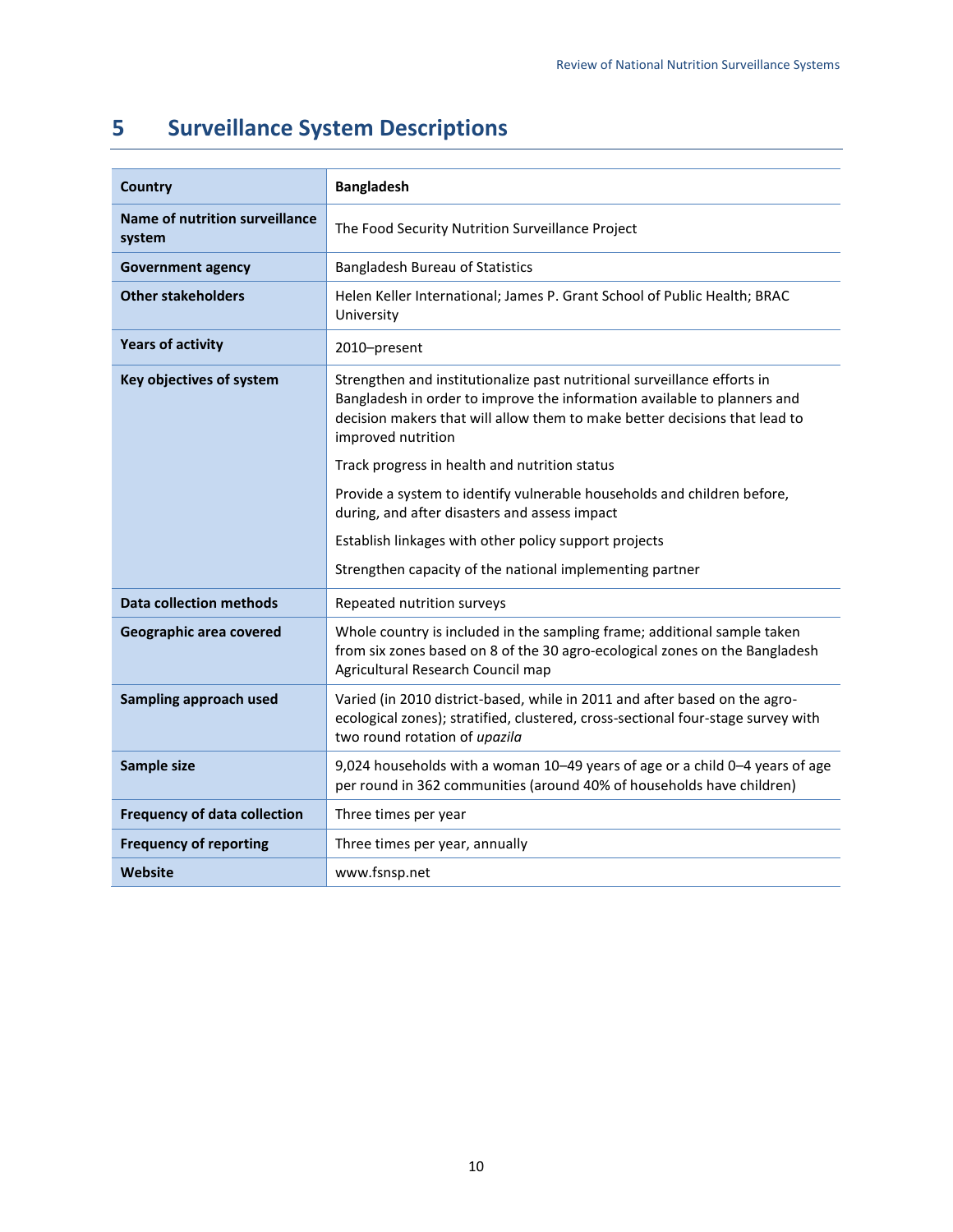| <b>Country</b>                           | China                                                                                                                                                                                                     |
|------------------------------------------|-----------------------------------------------------------------------------------------------------------------------------------------------------------------------------------------------------------|
| Name of nutrition surveillance<br>system | China Food Nutrition Surveillance System                                                                                                                                                                  |
| <b>Government agency</b>                 | China Center for Disease Control and Prevention; State Statistics Bureau of<br>China; Ministry of Health                                                                                                  |
| <b>Other stakeholders</b>                | UNICEF Representative Office in China; International Life Science Institute<br><b>Focal Point in China</b>                                                                                                |
| <b>Years of activity</b>                 | 1990-2010                                                                                                                                                                                                 |
| Key objectives of system                 | Identify the nutritional status of children under 5 years of age, along with the<br>rapid economic development in the country in 20 years (1990-2010), and<br>track the trend/progress of child nutrition |
|                                          | Provide scientific evidence for the government on the populations and regions<br>to focus on and to facilitate policy making                                                                              |
|                                          | Identify problems on child nutrition from the global economic crisis and<br>emergencies and bring to the attention of the government                                                                      |
| <b>Data collection methods</b>           | Repeated nutrition surveys; community-based sentinel sites                                                                                                                                                |
| Geographic area covered                  | Country representative sample with 40 sites, including urban, general rural,<br>and poor rural sites                                                                                                      |
| Sampling approach used                   | Stratified (rural/urban), clustered, 40 sites in 26 provinces, 400 children 0–59<br>months of age per site                                                                                                |
| Sample size                              | 16,000 children 0-59 months of age                                                                                                                                                                        |
| <b>Frequency of data collection</b>      | Eight rounds in 20 years (year 0, year 5, year 8, year 10, year 15, year 18, year<br>19, and year 20)                                                                                                     |
| <b>Frequency of reporting</b>            | Once every round of surveillance and a 20-year report                                                                                                                                                     |
| Website                                  | N/A                                                                                                                                                                                                       |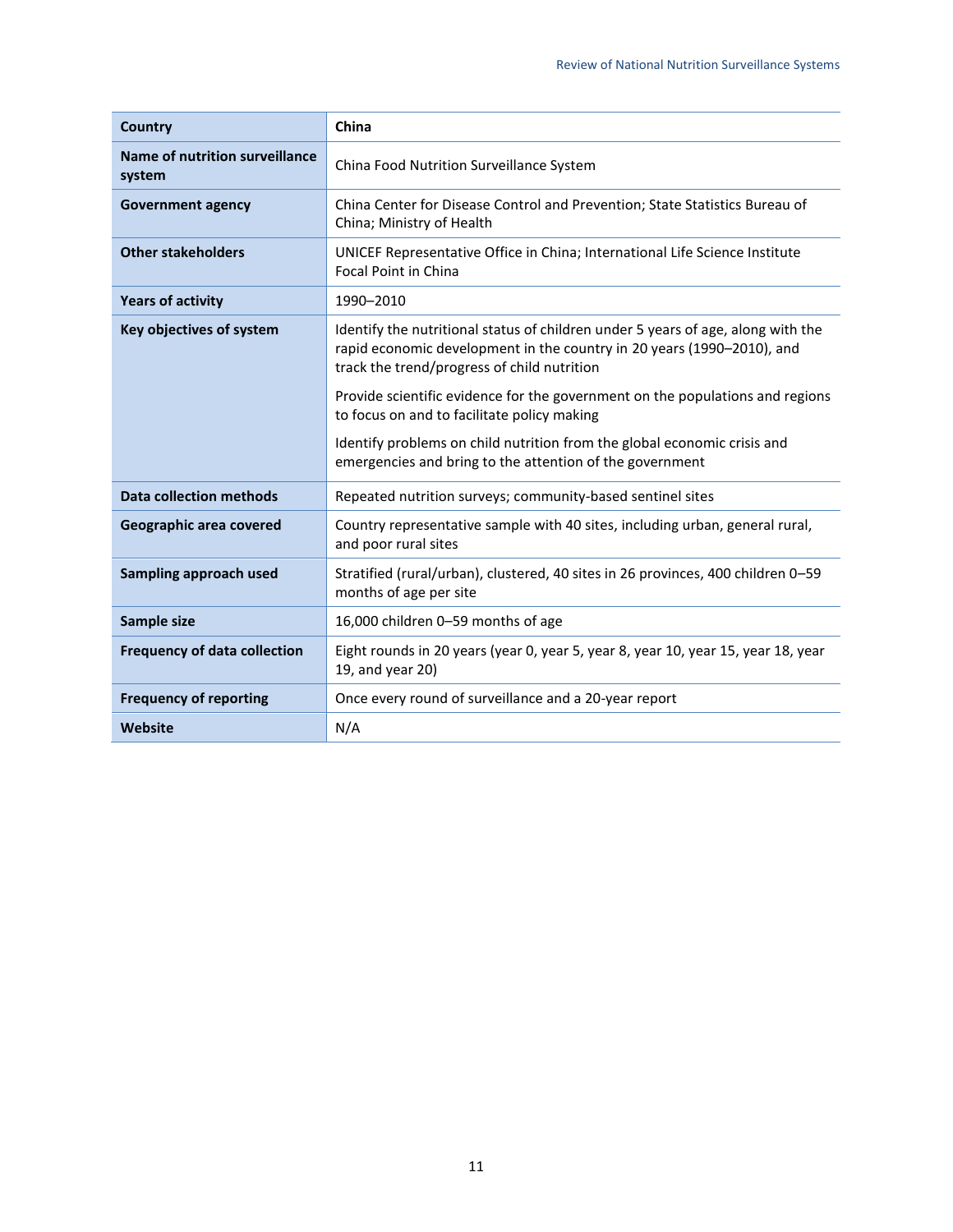| <b>Country</b>                                  | <b>Democratic Republic of Congo</b>                                                                                     |
|-------------------------------------------------|-------------------------------------------------------------------------------------------------------------------------|
| <b>Name of nutrition</b><br>surveillance system | Surveillance Nutritionnelle, Sécurité Alimentaire et Alerte Précoce                                                     |
| <b>Government agency</b>                        | Le Programme National de Nutrition; L'Institut National de Statistique; Le<br>Service National de Surveillance Agricole |
| <b>Other stakeholders</b>                       | UNICEF; World Food Programme (WFP); WHO; Food and Agriculture<br>Organization of the United Nations (FAO); Cordaid      |
| <b>Years of activity</b>                        | 2010-present                                                                                                            |
| Key objectives of system                        | Early warning for the prevention of food and nutrition crises                                                           |
|                                                 | Help in the planning and development of food and nutrition policies                                                     |
|                                                 | Monitor and evaluate programs, projects, specific activities, and policies                                              |
|                                                 | Identify nutrition problems for advocacy (decision makers, public opinion)                                              |
|                                                 | Mobilize and prioritize local activities (community-based nutrition security)                                           |
|                                                 | Analyze and research the causes of nutritional problems                                                                 |
| <b>Data collection methods</b>                  | Repeated nutrition surveys; reported from health clinics                                                                |
| Geographic area covered                         | 5 (of 11) provinces; to be expanded to all provinces                                                                    |
| <b>Sampling approach used</b>                   | Stratified, clustered two-stage design using SMART methodology                                                          |
| Sample size                                     | 655 households (rural strata) and 595 households (urban strata)                                                         |
| <b>Frequency of data collection</b>             | Continual                                                                                                               |
| <b>Frequency of reporting</b>                   | Monthly, annually                                                                                                       |
| <b>Website</b>                                  | http://rdc-humanitaire.net/index.php/clusters/nutrition/systeme-d-<br>information/231-cn-surveillance-nutritionnelle    |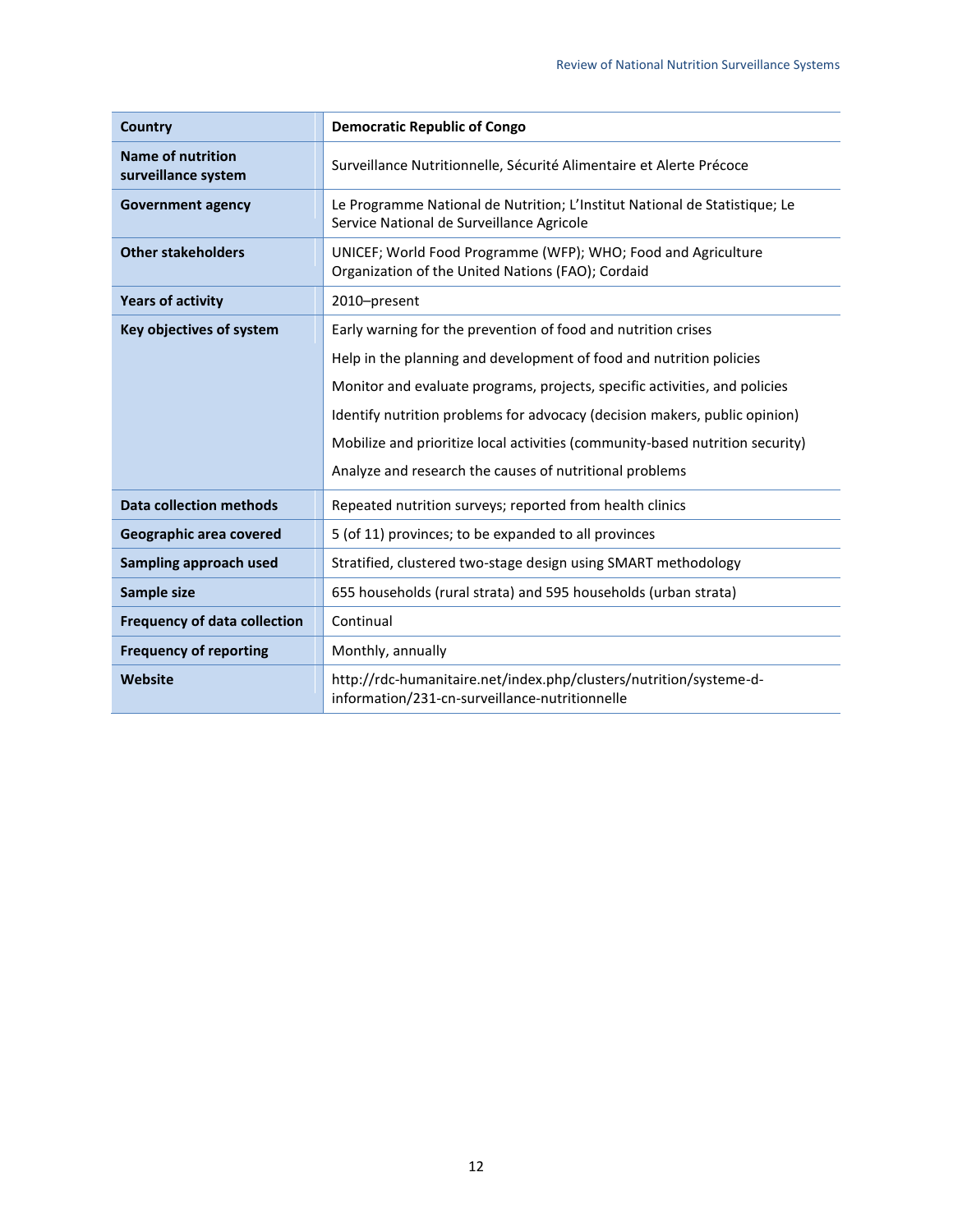| Country                                  | <b>Djibouti</b>                                                                                                                                                                                                                                                                                                                                                                                                                                                                                                                                                                       |
|------------------------------------------|---------------------------------------------------------------------------------------------------------------------------------------------------------------------------------------------------------------------------------------------------------------------------------------------------------------------------------------------------------------------------------------------------------------------------------------------------------------------------------------------------------------------------------------------------------------------------------------|
| Name of nutrition surveillance<br>system | Système National de Surveillance Nutritionnelle à Base Communautaire                                                                                                                                                                                                                                                                                                                                                                                                                                                                                                                  |
| <b>Government agency</b>                 | Ministère de la Santé                                                                                                                                                                                                                                                                                                                                                                                                                                                                                                                                                                 |
| <b>Other stakeholders</b>                | <b>UNICEF</b>                                                                                                                                                                                                                                                                                                                                                                                                                                                                                                                                                                         |
| <b>Years of activity</b>                 | 2010-present                                                                                                                                                                                                                                                                                                                                                                                                                                                                                                                                                                          |
| Key objectives of system                 | Provide data for the analysis of the food and nutrition situation on a<br>continuous basis and using a cross-sectorial approach<br>Reinforce collaboration across sectors<br>Contribute to decision making on the planning of activities<br>Reinforce the monitoring and evaluation of food and nutrition activities<br>Have on hand pertinent and precise information on the nature, scope, and<br>severity of nutrition problems and the monitoring of their evolution<br>Contribute to the achievement of the Millennium Development Goal to<br>reduce malnutrition by 50% by 2015 |
| <b>Data collection methods</b>           | Repeated nutrition surveys                                                                                                                                                                                                                                                                                                                                                                                                                                                                                                                                                            |
| Geographic area covered                  | National                                                                                                                                                                                                                                                                                                                                                                                                                                                                                                                                                                              |
| Sampling approach used                   | SMART methodology                                                                                                                                                                                                                                                                                                                                                                                                                                                                                                                                                                     |
| Sample size                              | 3,267 children 0-59 months of age                                                                                                                                                                                                                                                                                                                                                                                                                                                                                                                                                     |
| <b>Frequency of data collection</b>      | Every four months                                                                                                                                                                                                                                                                                                                                                                                                                                                                                                                                                                     |
| <b>Frequency of reporting</b>            | Three times per year                                                                                                                                                                                                                                                                                                                                                                                                                                                                                                                                                                  |
| Website                                  | N/A                                                                                                                                                                                                                                                                                                                                                                                                                                                                                                                                                                                   |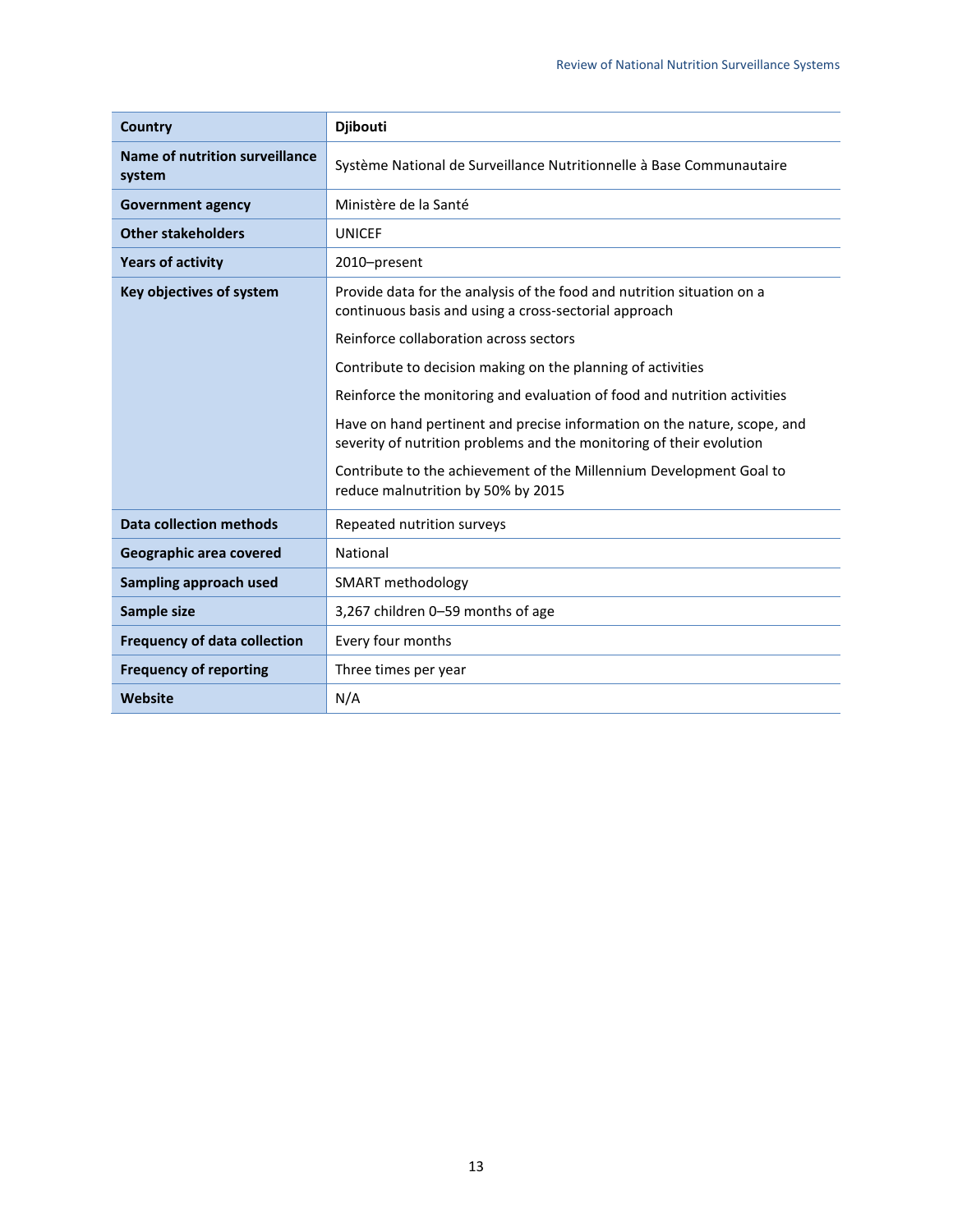| Country                                  | Ethiopia                                                                                                                                  |
|------------------------------------------|-------------------------------------------------------------------------------------------------------------------------------------------|
| Name of nutrition surveillance<br>system | N/A                                                                                                                                       |
| <b>Government agency</b>                 | Emergency Nutrition Coordination Unit, Disaster Risk Management and Food<br>Security Sector (Ministry of Agriculture); Ministry of Health |
| <b>Other stakeholders</b>                | <b>UNICEF</b>                                                                                                                             |
| <b>Years of activity</b>                 | 2000-present                                                                                                                              |
| Key objectives of system                 | Analysis of the nutrition situation                                                                                                       |
| <b>Data collection methods</b>           | Repeated nutrition surveys; feeding program admissions; reported from<br>health clinics                                                   |
| Geographic area covered                  | Surveys: 24 woredas in 6 regions<br>CMAM admission data: 11,000 sites in 600 woredas                                                      |
| Sampling approach used                   | SMART methodology<br>Choice of woredas based on vulnerability and livelihood type                                                         |
| Sample size                              | N/A                                                                                                                                       |
| <b>Frequency of data collection</b>      | Survey: twice per year                                                                                                                    |
|                                          | CMAM admissions data: monthly                                                                                                             |
| <b>Frequency of reporting</b>            | Monthly, annually                                                                                                                         |
| Website                                  | http://www.dppc.gov.et/                                                                                                                   |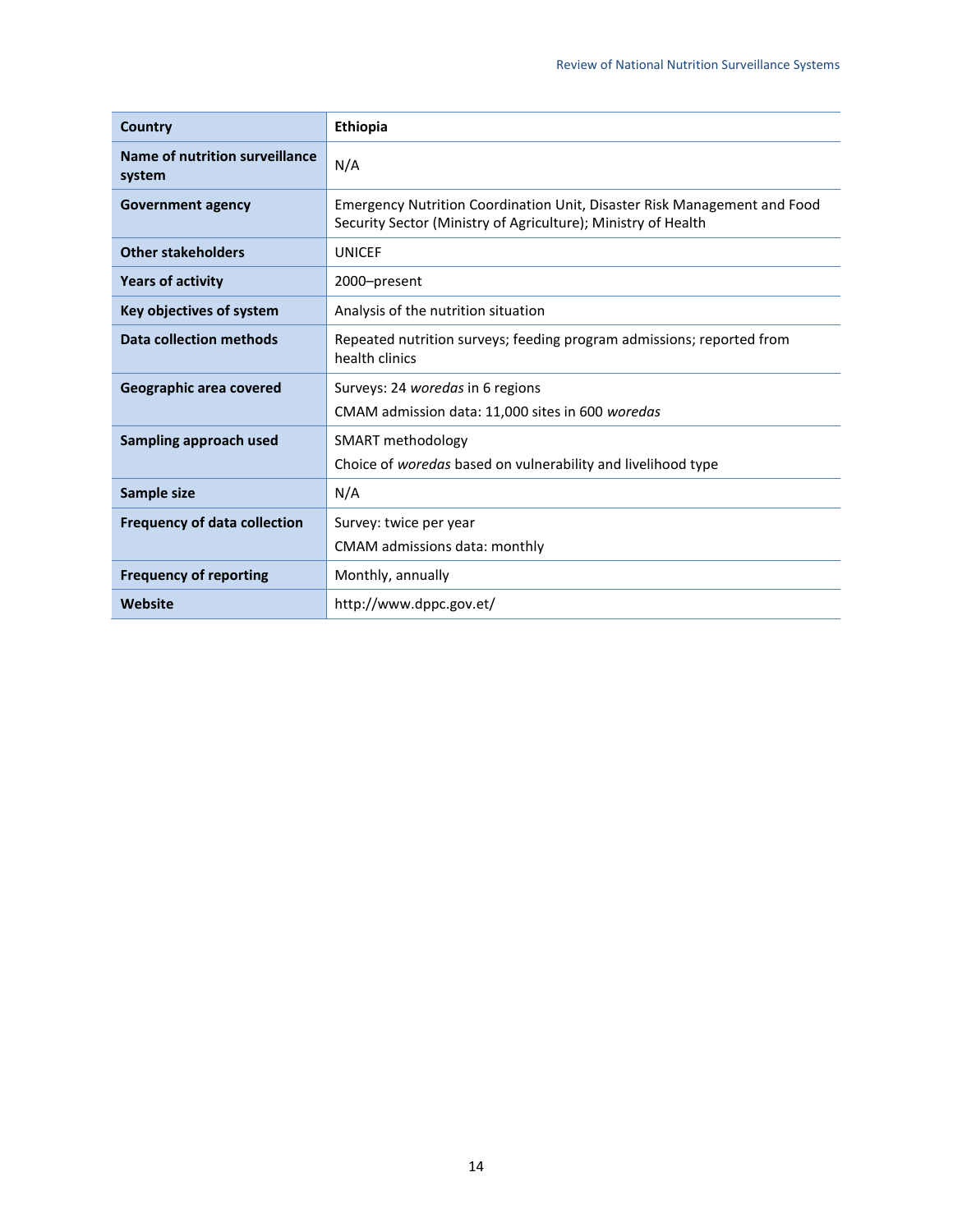| <b>Country</b>                                  | Guatemala                                                                                                                                                          |
|-------------------------------------------------|--------------------------------------------------------------------------------------------------------------------------------------------------------------------|
| <b>Name of nutrition</b><br>surveillance system | Sistema de Vigilancia de la Malnutrición en Guatemala                                                                                                              |
| <b>Government agency</b>                        | Ministry of Health                                                                                                                                                 |
| <b>Other stakeholders</b>                       | CDC; USAID Health Care Improvement Project; Instituto de Nutrición de Centro<br>América y Panamá                                                                   |
| <b>Years of activity</b>                        | 2011-present                                                                                                                                                       |
| Key objectives of system                        | Collect nutritional information to inform national decision making on policy<br>and strategy                                                                       |
| <b>Data collection methods</b>                  | Repeated nutrition surveys                                                                                                                                         |
| Geographic area covered                         | Pilot survey in five departments in 2011; annual survey with condensed<br>national data collection in 2013; continuous monthly data collection to start in<br>2014 |
| Sampling approach used                          | Three-stage clustered design (village, household, respondent), with Kish grid<br>used at final stage                                                               |
| Sample size                                     | 3,000 households                                                                                                                                                   |
|                                                 | 1,194 children 0-59 months of age                                                                                                                                  |
|                                                 | 2,295 non-pregnant women 15-49 years of age                                                                                                                        |
|                                                 | 143 pregnant women 15-49 years of age                                                                                                                              |
| <b>Frequency of data collection</b>             | Annually                                                                                                                                                           |
| <b>Frequency of reporting</b>                   | Annually                                                                                                                                                           |
| <b>Website</b>                                  | http://www.incap.int/index.php/es/publicaciones/doc_view/287-<br>presentacion-sivim-slan-final                                                                     |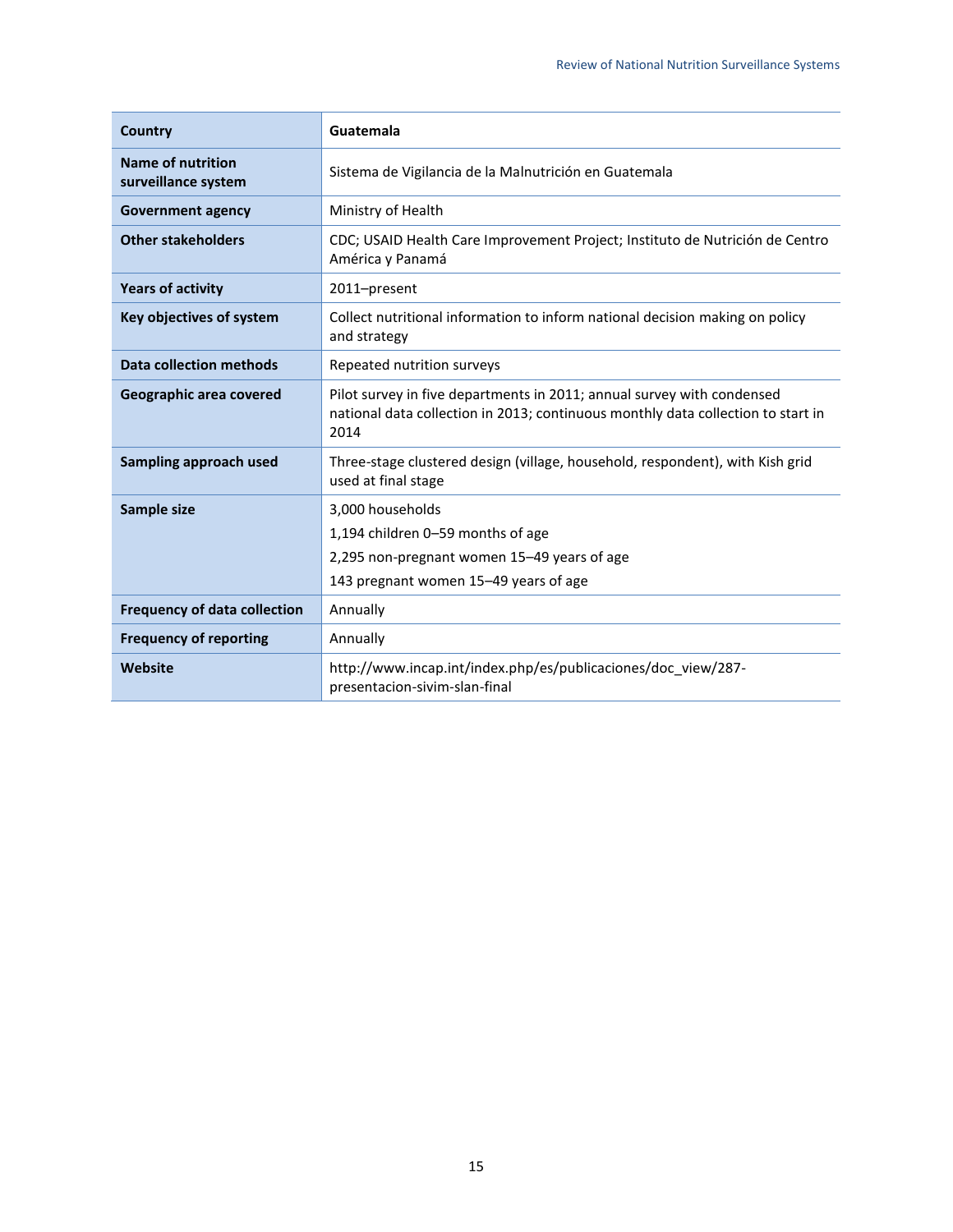| Country                                         | Indonesia                                                                                                                    |
|-------------------------------------------------|------------------------------------------------------------------------------------------------------------------------------|
| <b>Name of nutrition</b><br>surveillance system | National Socio-Economic Household Survey                                                                                     |
| <b>Government agency</b>                        | Ministry of Health                                                                                                           |
| <b>Other stakeholders</b>                       | Helen Keller International                                                                                                   |
| <b>Years of activity</b>                        | 1995-2007                                                                                                                    |
| Key objectives of system                        | Monitor nutritional status over time                                                                                         |
|                                                 | Evaluate the nutrition and health impact of national or subnational events,<br>such as economic crises and natural disasters |
|                                                 | Monitor development projects and conduct special surveys                                                                     |
| <b>Data collection methods</b>                  | Repeated nutrition surveys                                                                                                   |
| Geographic area covered                         | Nine provinces and four large cities (over 70% of population)                                                                |
| Sampling approach used                          | Stratified, clustered, three-stage (rural) or four-stage (urban) cross-sectional<br>design                                   |
| Sample size                                     | 44,400 households (33,600 rural; 10,800 urban)                                                                               |
| <b>Frequency of data collection</b>             | Quarterly                                                                                                                    |
| <b>Frequency of reporting</b>                   | Monthly, annually                                                                                                            |
| Website                                         | http://www.rand.org/labor/bps/susenas.html                                                                                   |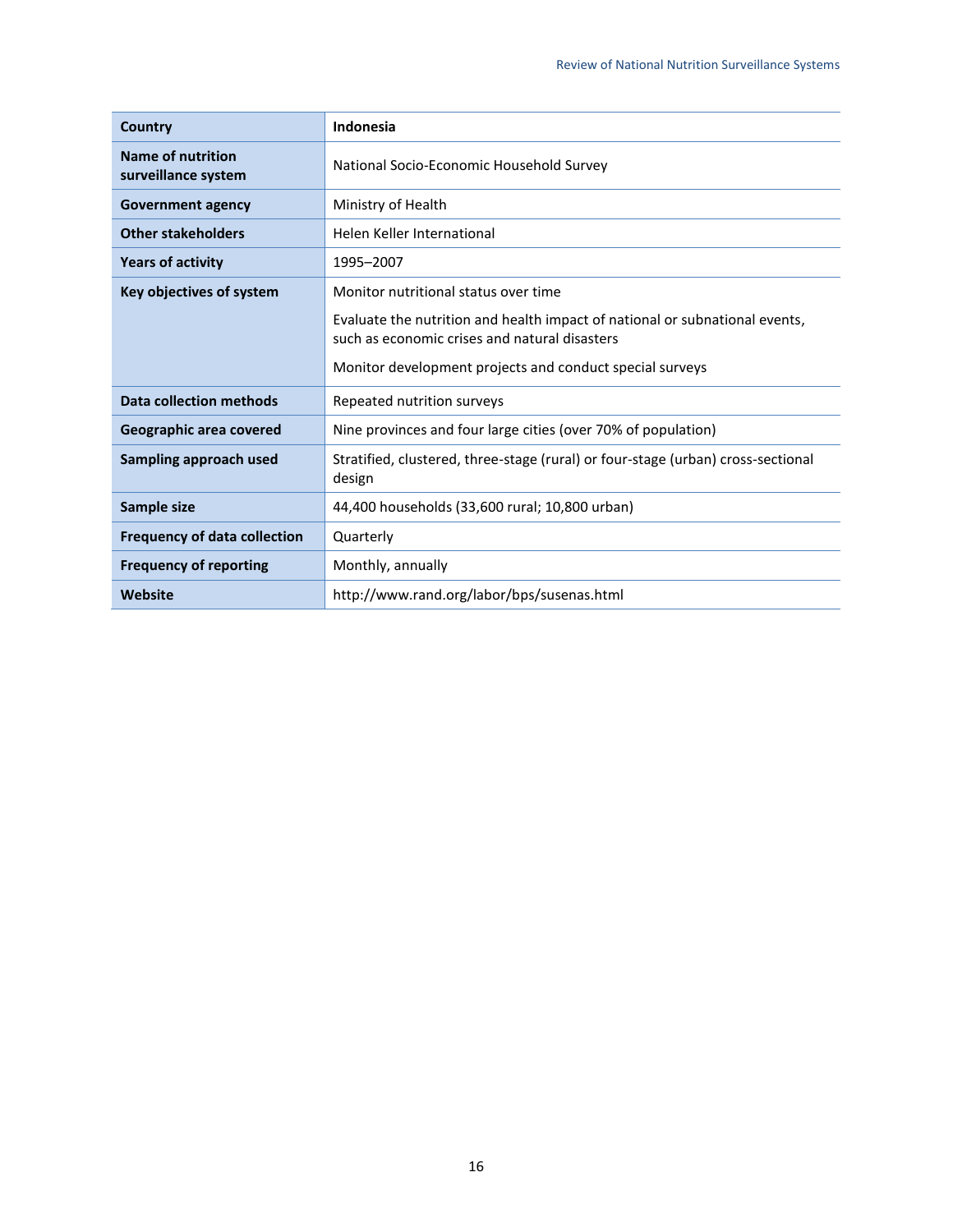| Country                                  | <b>Kuwait</b>                                                                                                        |
|------------------------------------------|----------------------------------------------------------------------------------------------------------------------|
| Name of nutrition surveillance<br>system | The Kuwait Nutrition Surveillance System                                                                             |
| <b>Government agency</b>                 | Food & Nutrition Administration (Ministry of Health)                                                                 |
| <b>Other stakeholders</b>                | CDC; WHO                                                                                                             |
| <b>Years of activity</b>                 | 1995-present                                                                                                         |
| Key objectives of system                 | Monitor health and nutritional status of the Kuwaiti population                                                      |
|                                          | Supply reliable and sustainable data on the nutritional status of people at the<br>national and international levels |
|                                          | Show trends, to enable local comparisons between the governorates                                                    |
|                                          | Raise awareness about nutritional problems                                                                           |
|                                          | Provide guidance to health-related local intervention programs                                                       |
| <b>Data collection methods</b>           | Community-based sentinel sites; public health clinics                                                                |
| Geographic area covered                  | National (Kuwaiti nationals only, i.e., 33% of population)                                                           |
| Sampling approach used                   | All eligible respondents coming to sites asked to participate                                                        |
| Sample size                              | 4,200 children 0-59 months of age                                                                                    |
|                                          | 12,967 students 5-18 years of age                                                                                    |
|                                          | 2,615 adults 20+ years of age                                                                                        |
| <b>Frequency of data collection</b>      | Continual                                                                                                            |
| <b>Frequency of reporting</b>            | Annually, multiyear                                                                                                  |
| Website                                  | www.foodnutritionkw.org                                                                                              |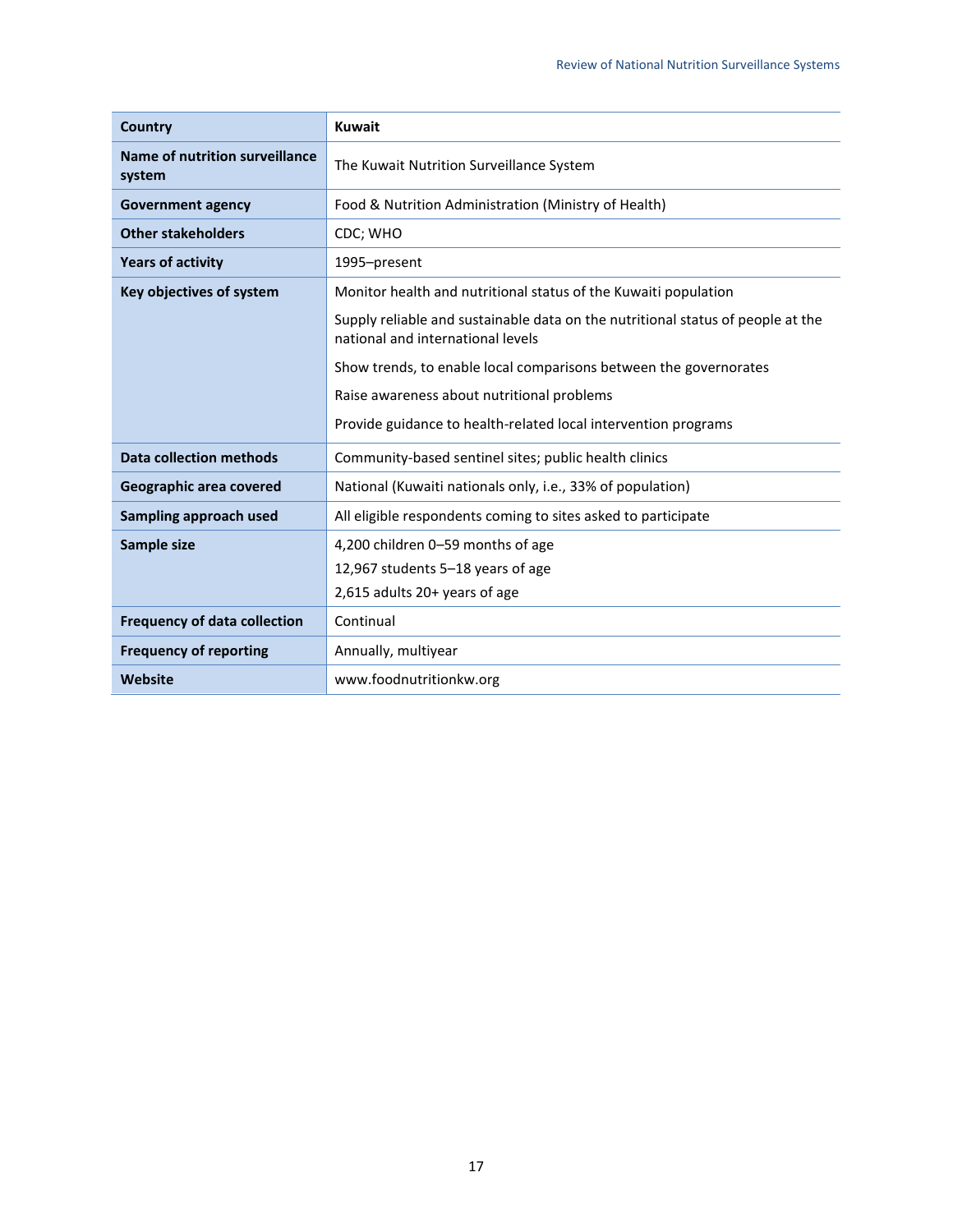| Country                                  | Mozambique                                                                                                                                                                                                                                                                      |
|------------------------------------------|---------------------------------------------------------------------------------------------------------------------------------------------------------------------------------------------------------------------------------------------------------------------------------|
| Name of nutrition surveillance<br>system | <b>Nutrition Surveillance National Program</b>                                                                                                                                                                                                                                  |
| <b>Government agency</b>                 | Technical Secretariat for Food Security and Nutrition; Ministry of Health                                                                                                                                                                                                       |
| <b>Other stakeholders</b>                | CDC; WHO                                                                                                                                                                                                                                                                        |
| <b>Years of activity</b>                 | 2009-present                                                                                                                                                                                                                                                                    |
| Key objectives of system                 | Regularly provide more reliable information on the nutritional situation in the<br>most vulnerable age group (6–59 months of age) to allow or realign timely<br>interventions with the objective to control or improve the nutritional status of<br>populations at local levels |
| <b>Data collection methods</b>           | Community-based sentinel sites; public health clinics                                                                                                                                                                                                                           |
| Geographic area covered                  | 38 districts (out of 128 districts), with plans to expand to 64 districts                                                                                                                                                                                                       |
| Sampling approach used                   | All eligible respondents coming to sites asked to participate                                                                                                                                                                                                                   |
| Sample size                              | N/A                                                                                                                                                                                                                                                                             |
| <b>Frequency of data collection</b>      | Continual                                                                                                                                                                                                                                                                       |
| <b>Frequency of reporting</b>            | Quarterly                                                                                                                                                                                                                                                                       |
| Website                                  | N/A                                                                                                                                                                                                                                                                             |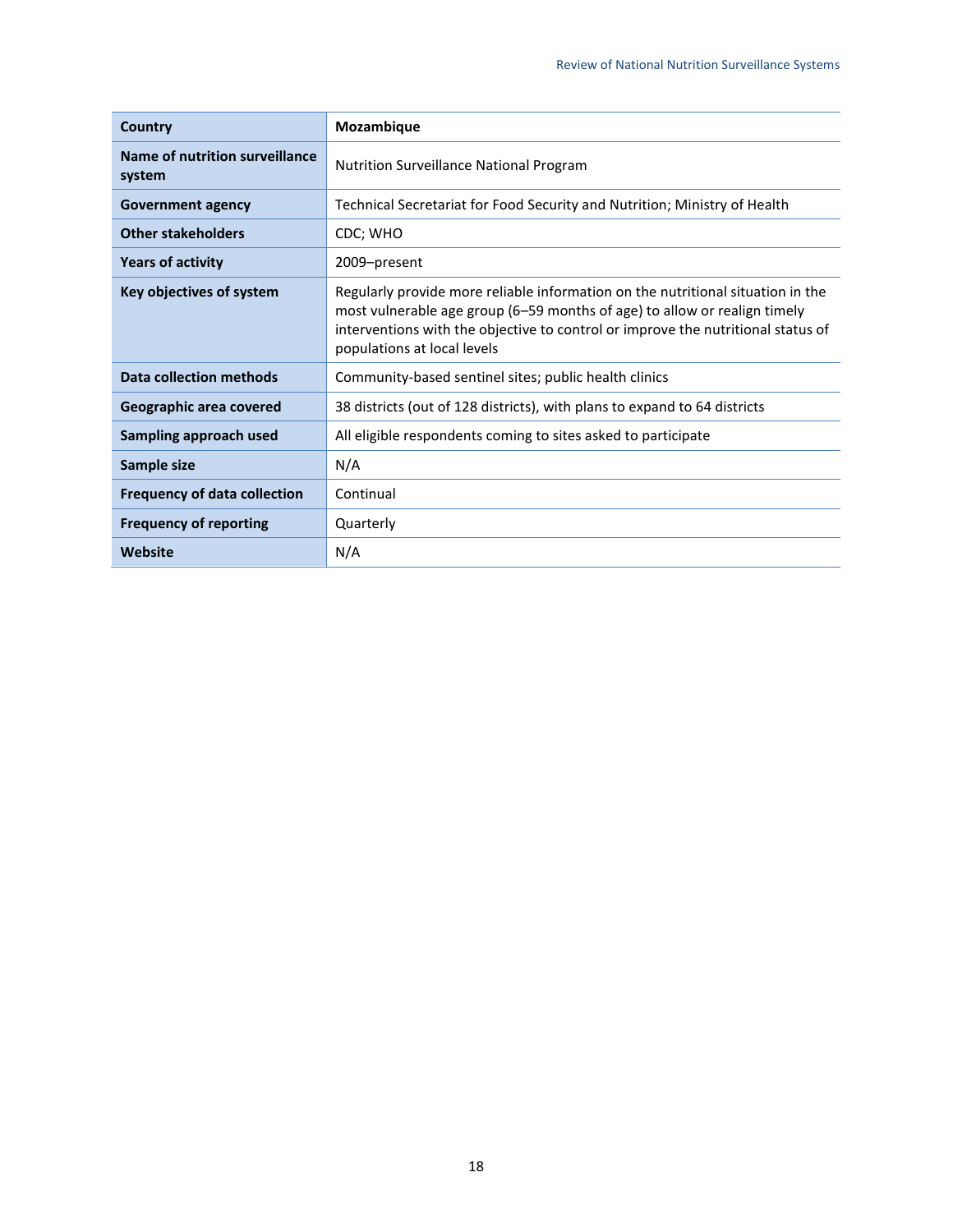| Country                                  | <b>Nicaragua</b>                                                                                                                                                                                                        |
|------------------------------------------|-------------------------------------------------------------------------------------------------------------------------------------------------------------------------------------------------------------------------|
| Name of nutrition surveillance<br>system | Sistema Integrado de Vigilancia de Intervenciones Nutricionales en Nicaragua                                                                                                                                            |
| <b>Government agency</b>                 | Ministry of Health                                                                                                                                                                                                      |
| <b>Other stakeholders</b>                | CDC; Instituto Nicaragüense de Información para el Desarrollo                                                                                                                                                           |
| <b>Years of activity</b>                 | 2001-present                                                                                                                                                                                                            |
| Key objectives of system                 | Help improve the health and nutrition of women and children, through regular<br>collection and use of information about the process and results of nutrition<br>programs                                                |
| <b>Data collection methods</b>           | Repeated nutrition surveys                                                                                                                                                                                              |
| Geographic area covered                  | National                                                                                                                                                                                                                |
| Sampling approach used                   | Continuous population-based cross-sectional clustered two-stage design<br>(segments and households); in third stage of sampling, one child 6-59 months<br>of age randomly selected, along with his/her mother/caretaker |
| Sample size                              | 540 households in 45 clusters per year                                                                                                                                                                                  |
| <b>Frequency of data collection</b>      | Continual                                                                                                                                                                                                               |
| <b>Frequency of reporting</b>            | Monthly, annually                                                                                                                                                                                                       |
| Website                                  | http://www.incap.org.gt/sisvan/index.php/es/areas-tematicas/metodologias-<br>de-apoyo/sistema-integrado-de-vigilancia-de-intervenciones-nutricionales-<br>sivin                                                         |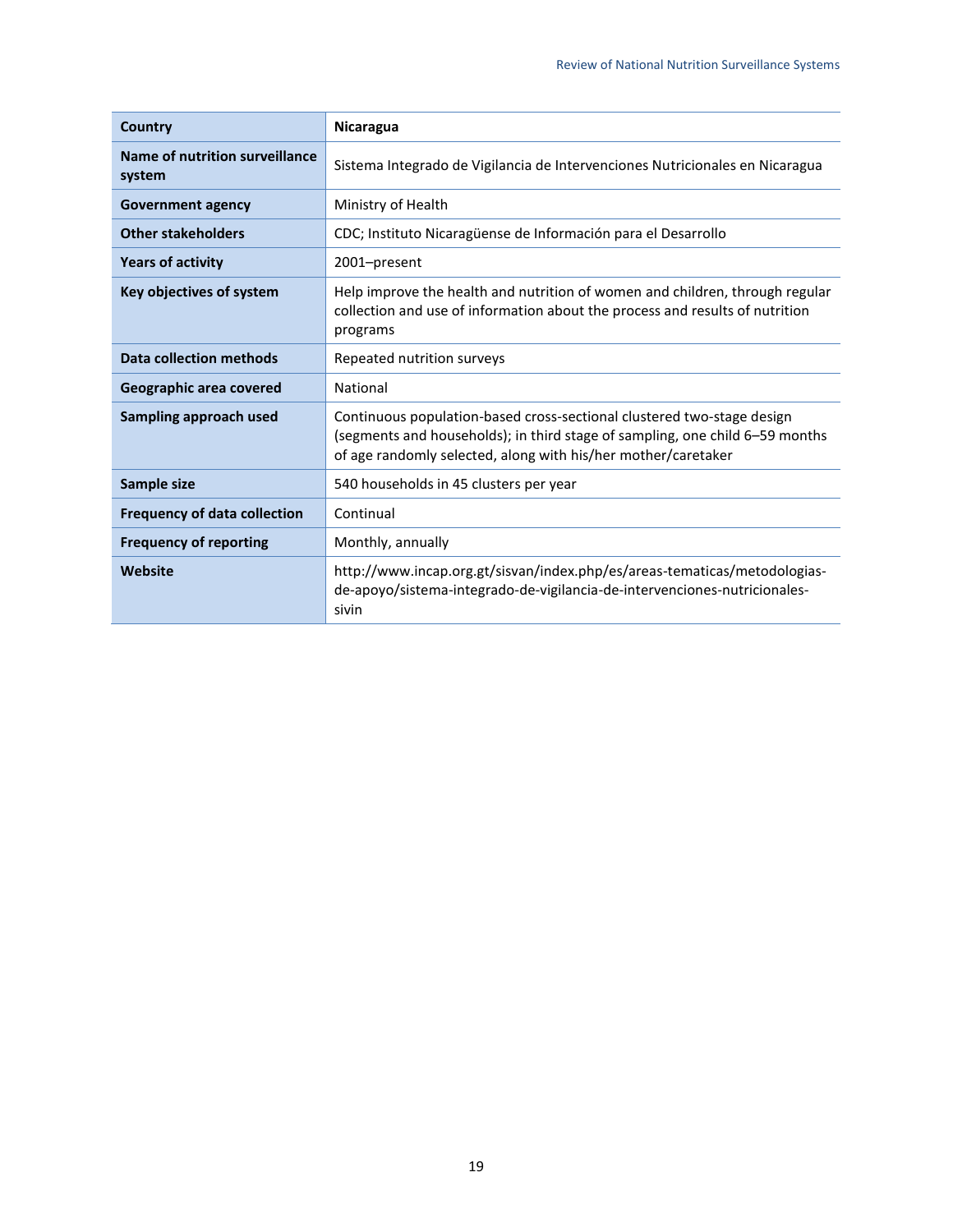| <b>Country</b>                           | <b>Palestinian Territories</b>                                                                                                                                                              |
|------------------------------------------|---------------------------------------------------------------------------------------------------------------------------------------------------------------------------------------------|
| Name of nutrition surveillance<br>system | National Nutrition Surveillance System                                                                                                                                                      |
| <b>Government agency</b>                 | Ministry of Health                                                                                                                                                                          |
| <b>Other stakeholders</b>                | UNICEF; WHO; Palestinian Medical Relief Society; Palestinian Red Crescent<br>Society and Health Working Committees; U.N. Relief and Works Agency for<br>Palestine Refugees in the Near East |
| <b>Years of activity</b>                 | 2006-present                                                                                                                                                                                |
| Key objectives of system                 | Describe nutritional status accurately                                                                                                                                                      |
|                                          | Detect changes in nutritional status over time                                                                                                                                              |
|                                          | Provide timely warning system for intervention                                                                                                                                              |
|                                          | Identify groups at greatest risk                                                                                                                                                            |
|                                          | Provide data for policies and decisions                                                                                                                                                     |
|                                          | Plan health, nutrition, and development programs                                                                                                                                            |
|                                          | Assess the impact and coverage of programs                                                                                                                                                  |
| <b>Data collection methods</b>           | Community-based sentinel sites; public health clinics                                                                                                                                       |
| Geographic area covered                  | National                                                                                                                                                                                    |
| Sampling approach used                   | All eligible respondents coming to sites asked to participate                                                                                                                               |
| Sample size                              | 19,267 pregnant women                                                                                                                                                                       |
|                                          | 25,110 children (9-12 months of age)                                                                                                                                                        |
|                                          | 69,731 schoolchildren from 457 schools                                                                                                                                                      |
|                                          | 62 sentinel sites                                                                                                                                                                           |
| <b>Frequency of data collection</b>      | Continual                                                                                                                                                                                   |
| <b>Frequency of reporting</b>            | Annually                                                                                                                                                                                    |
| Website                                  | N/A                                                                                                                                                                                         |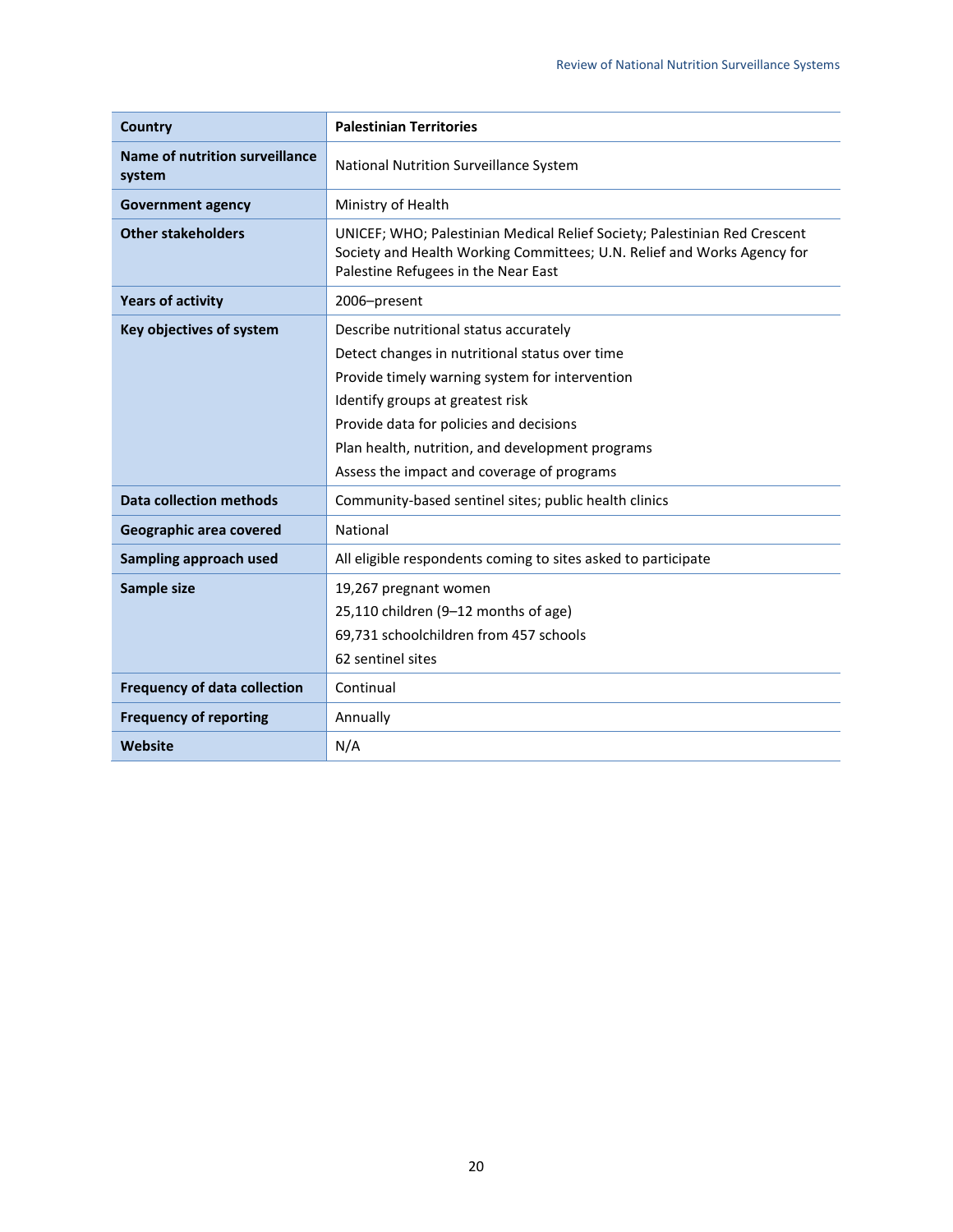| Country                                  | <b>Somalia</b>                                                                                                                                                                                                                                                                                                   |
|------------------------------------------|------------------------------------------------------------------------------------------------------------------------------------------------------------------------------------------------------------------------------------------------------------------------------------------------------------------|
| Name of nutrition surveillance<br>system | Food Security and Nutrition Analysis Unit Food Security Analysis System                                                                                                                                                                                                                                          |
| <b>Government agency</b>                 | N/A                                                                                                                                                                                                                                                                                                              |
| <b>Other stakeholders</b>                | Donors: Office of U.S. Foreign Disaster Assistance/USAID; European<br>Commission                                                                                                                                                                                                                                 |
|                                          | Implementer: FAO                                                                                                                                                                                                                                                                                                 |
|                                          | Partners: Famine Early Warning Systems Network, UNICEF, WFP, FAO, Save<br>the Children UK, U.N. Office for the Coordination of Humanitarian Affairs,<br>CARE                                                                                                                                                     |
| <b>Years of activity</b>                 | 1994-present                                                                                                                                                                                                                                                                                                     |
| Key objectives of system                 | Provide a broad range of information users with timely and relevant<br>information and analysis for better decision making relating to short-term<br>food insecurity and malnutrition, as well as inform development planning to<br>address underlying causes of food and livelihood insecurity and malnutrition |
| <b>Data collection methods</b>           | Repeated nutrition surveys; feeding program admissions; reported from<br>health clinics                                                                                                                                                                                                                          |
| Geographic area covered                  | National                                                                                                                                                                                                                                                                                                         |
| Sampling approach used                   | SMART methodology (for surveys)                                                                                                                                                                                                                                                                                  |
| Sample size                              | Variable                                                                                                                                                                                                                                                                                                         |
| <b>Frequency of data collection</b>      | Surveys: semiannually                                                                                                                                                                                                                                                                                            |
|                                          | Health and feeding centers: monthly                                                                                                                                                                                                                                                                              |
| <b>Frequency of reporting</b>            | Quarterly, seasonal, ad-hoc (survey-related)                                                                                                                                                                                                                                                                     |
| <b>Website</b>                           | www.fsnau.org                                                                                                                                                                                                                                                                                                    |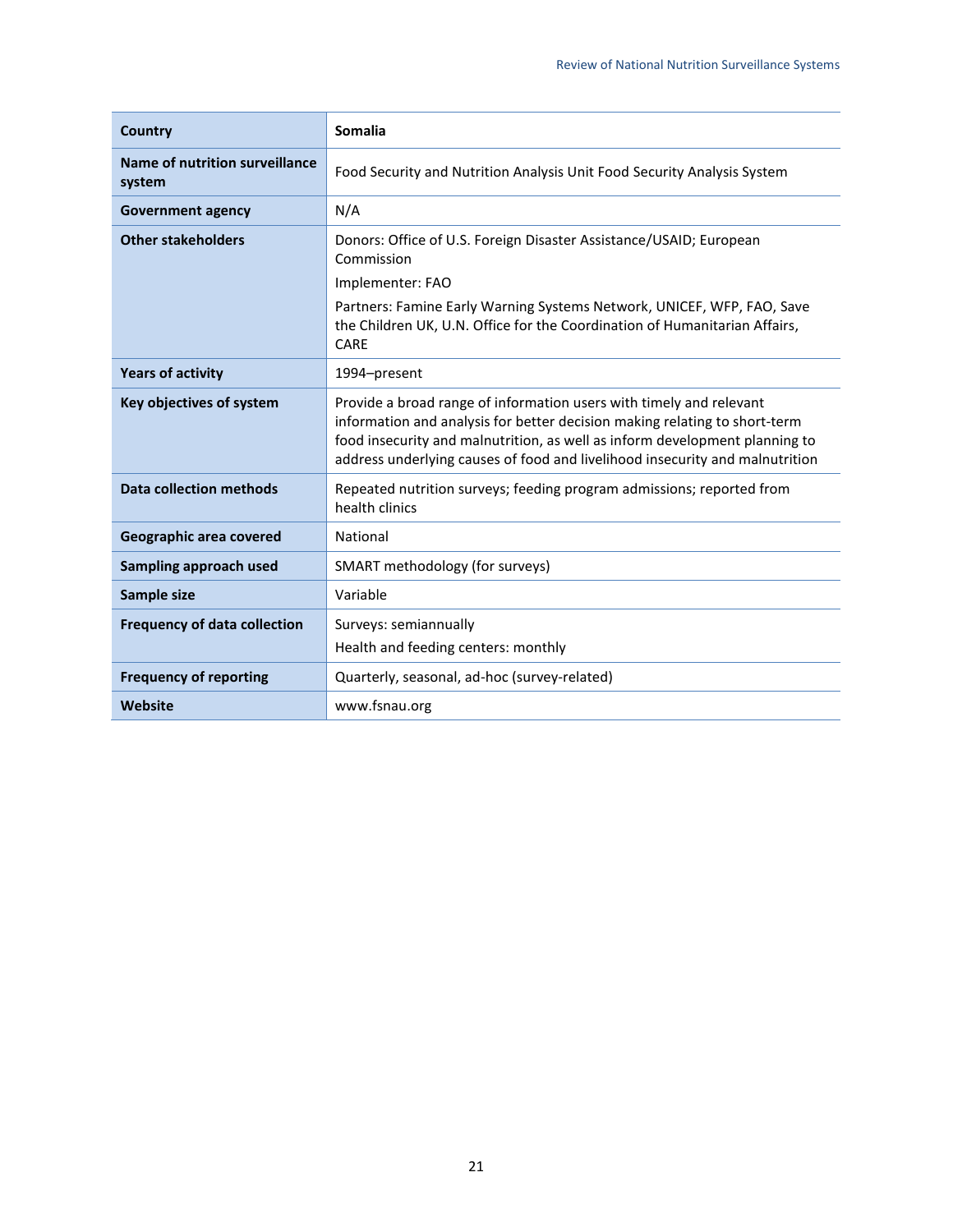| Country                                  | Sudan                                                                                                                                                                                                                                                |
|------------------------------------------|------------------------------------------------------------------------------------------------------------------------------------------------------------------------------------------------------------------------------------------------------|
| Name of nutrition surveillance<br>system | National Nutrition Surveillance System                                                                                                                                                                                                               |
| <b>Government agency</b>                 | Ministry of Health                                                                                                                                                                                                                                   |
| <b>Other stakeholders</b>                | UNICEF; WHO                                                                                                                                                                                                                                          |
| <b>Years of activity</b>                 | 2007-present                                                                                                                                                                                                                                         |
| Key objectives of system                 | Inform nutrition program design<br>Inform nutrition program management (monitoring and evaluation)<br>Inform policy making<br>Use information for advocacy and fundraising<br>Inform crisis management                                               |
| Data collection methods                  | Repeated nutrition surveys; feeding program admissions                                                                                                                                                                                               |
| Geographic area covered                  | National                                                                                                                                                                                                                                             |
| Sampling approach used                   | SMART methodology (community nutrition surveillance surveys collect data<br>on a restricted set of indicators); also an area sampling approach called simple<br>spatial survey methodology (S3M) has been extensively piloted on a national<br>scale |
| Sample size                              | 200 children 0-59 months of age per livelihood zone (20 per 10 sites)                                                                                                                                                                                |
| <b>Frequency of data collection</b>      | N/A for surveys<br>Continual for feeding program                                                                                                                                                                                                     |
| <b>Frequency of reporting</b>            | Quarterly, annually                                                                                                                                                                                                                                  |
| Website                                  | N/A                                                                                                                                                                                                                                                  |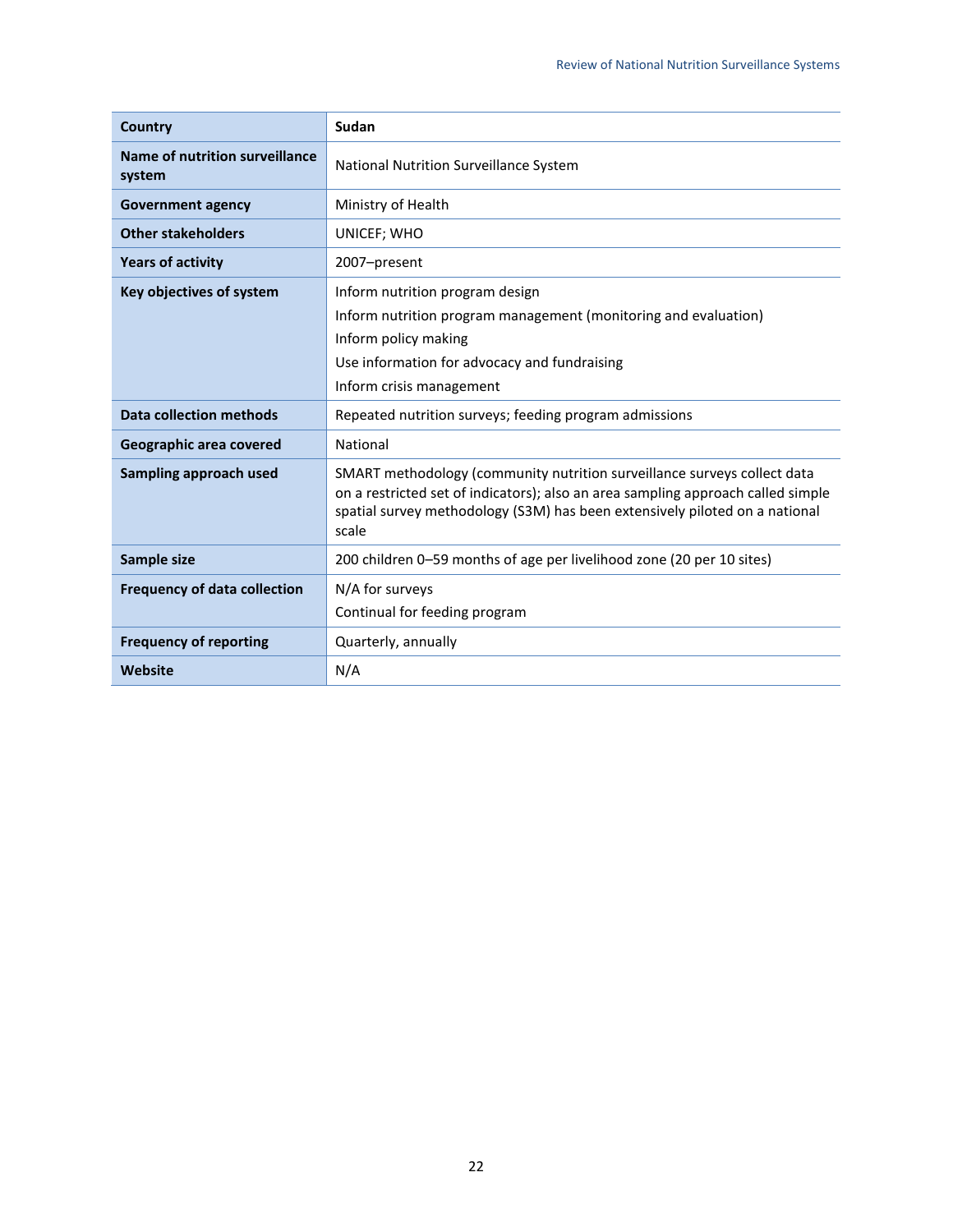| <b>Country</b>                           | Uganda                                                                                                                                                                                                                                                                                                                          |
|------------------------------------------|---------------------------------------------------------------------------------------------------------------------------------------------------------------------------------------------------------------------------------------------------------------------------------------------------------------------------------|
| Name of nutrition surveillance<br>system | Integrated Maternal and Child Health and Nutrition Surveillance System                                                                                                                                                                                                                                                          |
| <b>Government agency</b>                 | Ministry of Health                                                                                                                                                                                                                                                                                                              |
| <b>Other stakeholders</b>                | $r * 170$<br>Ъ<br>CDC; WFP; Action °                                                                                                                                                                                                                                                                                            |
| <b>Years of activity</b>                 | 2013 (proposed system that was cancelled)                                                                                                                                                                                                                                                                                       |
| Key objectives of system                 | Provide nationally representative data on process and impact indicators for<br>maternal and child health/nutrition interventions in Uganda so that decision<br>makers can use the information for planning and implementing interventions<br>and monitoring the intervention processes and impacts on the target<br>populations |
| <b>Data collection methods</b>           | Repeated nutrition surveys                                                                                                                                                                                                                                                                                                      |
| Geographic area covered                  | National                                                                                                                                                                                                                                                                                                                        |
| Sampling approach used                   | Continuous, population-based, cross-sectional household survey with three-<br>stage, clustered, stratified sample design                                                                                                                                                                                                        |
| Sample size                              | 3,420 households each year (in 114 clusters), with a different nationally-<br>representative set of 114 clusters selected each year<br>17,100 households (in 570 clusters) after 5 years                                                                                                                                        |
| <b>Frequency of data collection</b>      | Continual                                                                                                                                                                                                                                                                                                                       |
| <b>Frequency of reporting</b>            | Annually                                                                                                                                                                                                                                                                                                                        |
| Website                                  | N/A                                                                                                                                                                                                                                                                                                                             |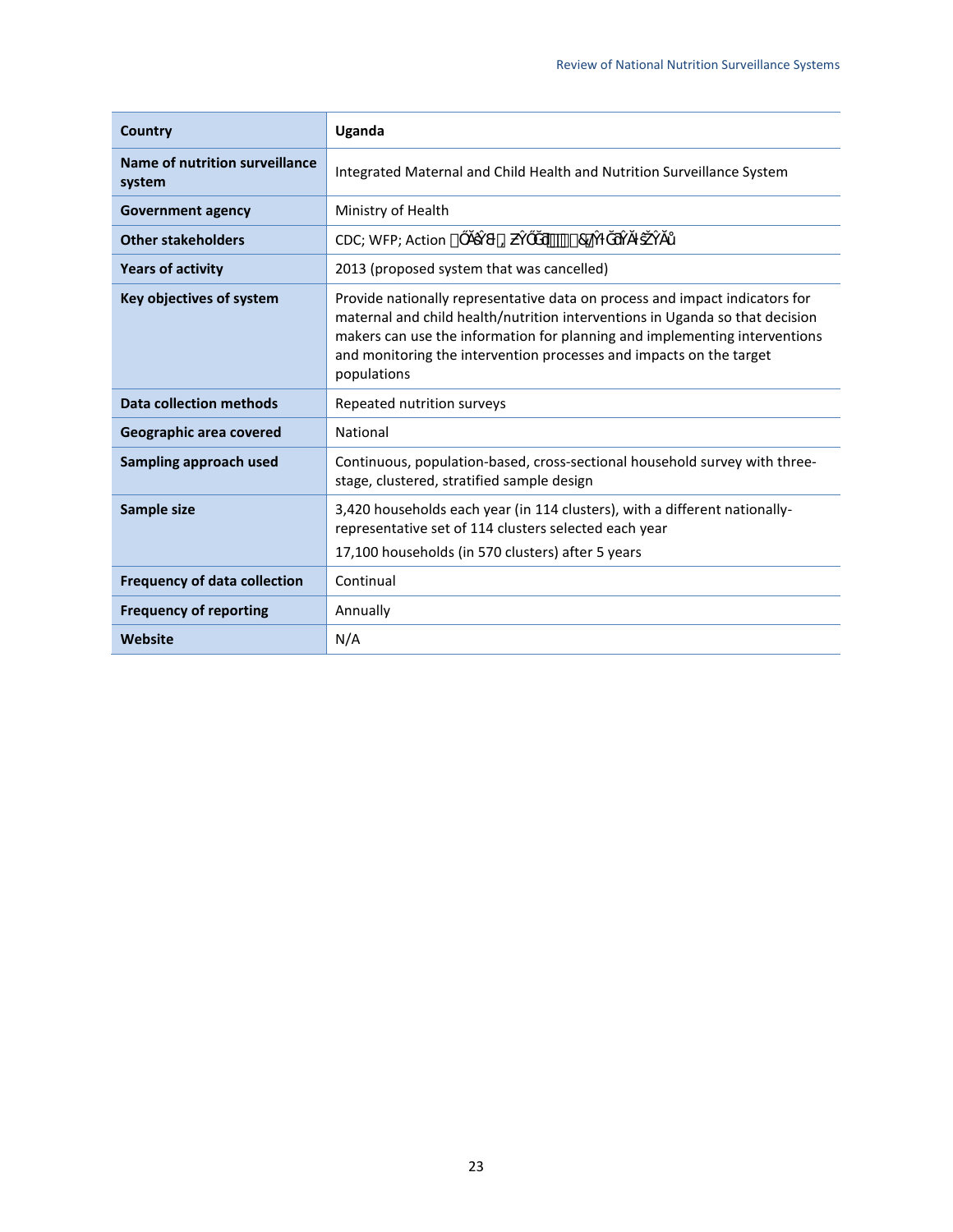| Country                                  | Vietnam                                                    |
|------------------------------------------|------------------------------------------------------------|
| Name of nutrition surveillance<br>system | <b>General Nutrition Survey</b>                            |
| <b>Government agency</b>                 | National Institute of Nutrition (Ministry of Health)       |
| <b>Other stakeholders</b>                | UNICEF, FAO, WHO                                           |
| <b>Years of activity</b>                 | N/A                                                        |
| Key objectives of system                 | Monitor nutrition level of children 0–59 months of age     |
| Data collection methods                  | Repeated nutrition surveys, community-based sentinel sites |
| Geographic area covered                  | National                                                   |
| Sampling approach used                   | Stratified, clustered, three-stage sample design           |
| Sample size                              | 1,500 children 0–59 months of age                          |
| <b>Frequency of data collection</b>      | Every 10 years                                             |
| <b>Frequency of reporting</b>            | N/A                                                        |
| Website                                  | N/A                                                        |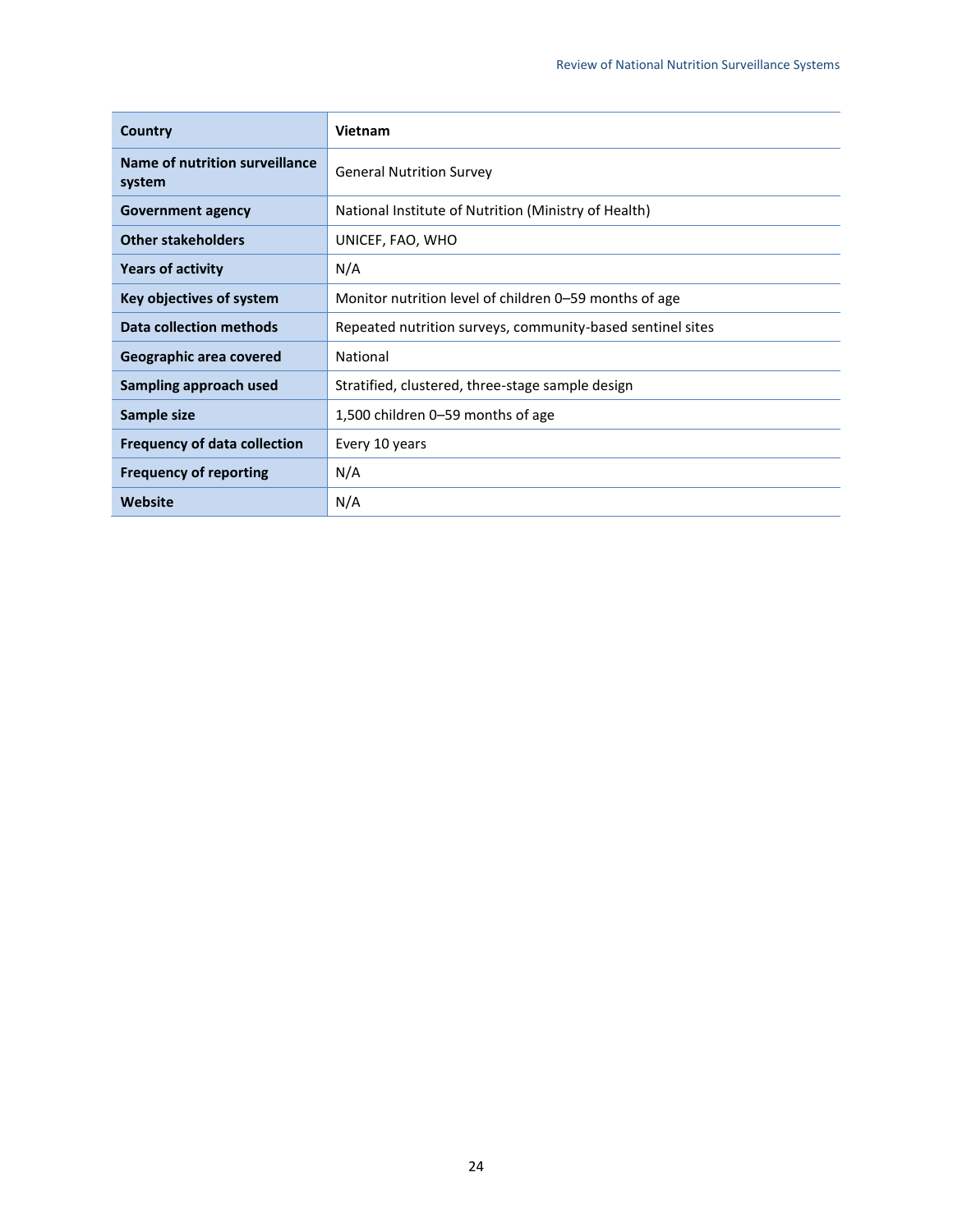| Country                                         | Zambia                                                                                                                                    |
|-------------------------------------------------|-------------------------------------------------------------------------------------------------------------------------------------------|
| <b>Name of nutrition surveillance</b><br>system | National Nutrition Surveillance System                                                                                                    |
| <b>Government agency</b>                        | National Food and Nutrition Commission; Ministry of Health                                                                                |
| <b>Other stakeholders</b>                       | UNICEF; WFP; Consortium for Food Security, Agriculture and Nutrition, AIDS,<br><b>Resiliency and Markets</b>                              |
| <b>Years of activity</b>                        | 2007-2009                                                                                                                                 |
| Key objectives of system                        | Monitor and provide information on key nutrition indicators at the district<br>level for program planning and interventions               |
|                                                 | Monitor the nutritional status of vulnerable groups, especially children under<br>5 years of age and women of reproductive age, over time |
|                                                 | Assess existing dietary diversity patterns at the district level                                                                          |
|                                                 | Monitor and evaluate key national nutrition interventions at the district level                                                           |
|                                                 | Provide information for advocacy for nutrition program support and resource<br>mobilization                                               |
|                                                 | Monitor household access to safe drinking water and sanitation                                                                            |
|                                                 | Develop a national database on nutrition in Zambia                                                                                        |
|                                                 | Examine linkages between nutrition status and household food security                                                                     |
| <b>Data collection methods</b>                  | Repeated nutrition surveys                                                                                                                |
| Geographic area covered                         | 32 (of 74) districts in all nine provinces, with goal to expand to all districts                                                          |
| Sampling approach used                          | Two-stage, stratified, cluster sample design                                                                                              |
| Sample size                                     | 9,600 households                                                                                                                          |
| <b>Frequency of data collection</b>             | Annually                                                                                                                                  |
| <b>Frequency of reporting</b>                   | Annually                                                                                                                                  |
| Website                                         | http://nfnc.org.zm/                                                                                                                       |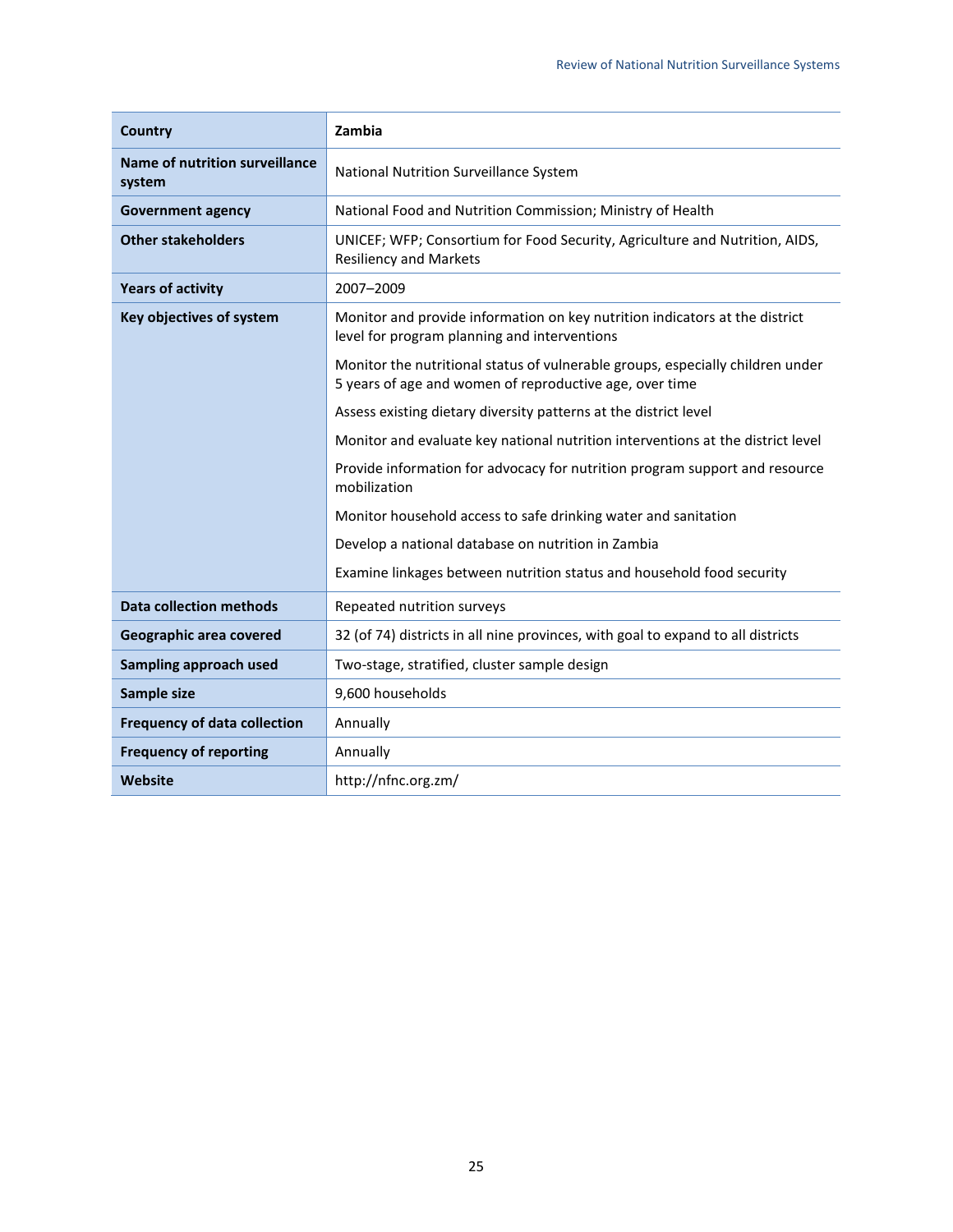## <span id="page-30-0"></span>**6 Sources Used for the Review of Nutrition Surveillance Systems**

### **Bangladesh**

Akhter, Nasima; Haselow, Nancy. 2010. "Using data from a nationally representative nutrition surveillance system to assess trends and influence nutrition programs and policy." *Field Actions Science Reports*. Vol. 4.

Chowdhury, Jalal. October 20, 2010. "Developing a sustainable food security and nutrition surveillance system in Bangladesh: lessons learned." Global Food Security Conference. Quebec, Canada.

Helen Keller International (HKI). December 1, 2005. "The Nutritional Surveillance Project: a tool for intervention and change." LCG Poverty Working Group. Dhaka, Bangladesh.

James P Grant School of Public Health (JPGSPH) and HKI. 2012. *State of Food Security and Nutrition in Bangladesh: 2011*. Dhaka, Bangladesh: JPGSPH and HKI.

Waid, Jillian. January 18, 2012. "Linking livelihoods to food security and nutrition: A sampling frame based on agro-ecological zones in a surveillance system in Bangladesh." International Scientific Symposium on Food & Nutrition Security Information: From valid measurement to effective decisionmaking. FAO Headquarters, Rome, Italy.

———. January 21, 2013. "State of Food Security and Nutrition in Bangladesh 2011." Stakeholder's Meeting. Dhaka, Bangladesh.

### **China**

Chen, Chunming. International Life Science Institute Focal Point in China, Chinese Center for Disease Control and Prevention (China CDC). March 17, 2010 and January 4, 2012. Personal communication.

Working Team of Chinese Food and Nutrition Surveillance System; Center for Public Health Surveillance and Information Services; China CDC. 2006. *The Report on 2005 Food and Nutrition Surveillance & Mid-Term Evaluation for the National Program for Child Development (2001–2010)*.

### **Democratic Republic of Congo**

Action contre la Faim \_\$&)International. 2012. *Résumé exécutif, Enquête Nutritionnelle Anthropométrique - Zone de Santé de Punia, Province du Maniema, République Démocratique du Congo*. République Démocratique du Congo: ACF.

Cluster Sécurité Alimentaire du Sud Kivu. 2012. *Rapport de l'Evaluation Rapide de la Sécurité Alimentaire dans sur l'Axe Hombo Chambucha (Territoire de Kalehe et Walikale)*. DRC: Cluster Sécurité Alimentaire du Sud Kivu.

DRC, Ministère de la Santé Publique. 2010. *Enquêtes Nutritionnelles Territoriales, Province du Katanga, Rapport Final*. DRC: DRC, Ministère de la Santé Publique.

———. 2010. *Guide de Surveillance Nutritionnelle, Sécurité Alimentaire et Alerte Précoce – Approche Méthologique et Cadre Institutionnel*. DRC: DRC, Ministère de la Santé Publique.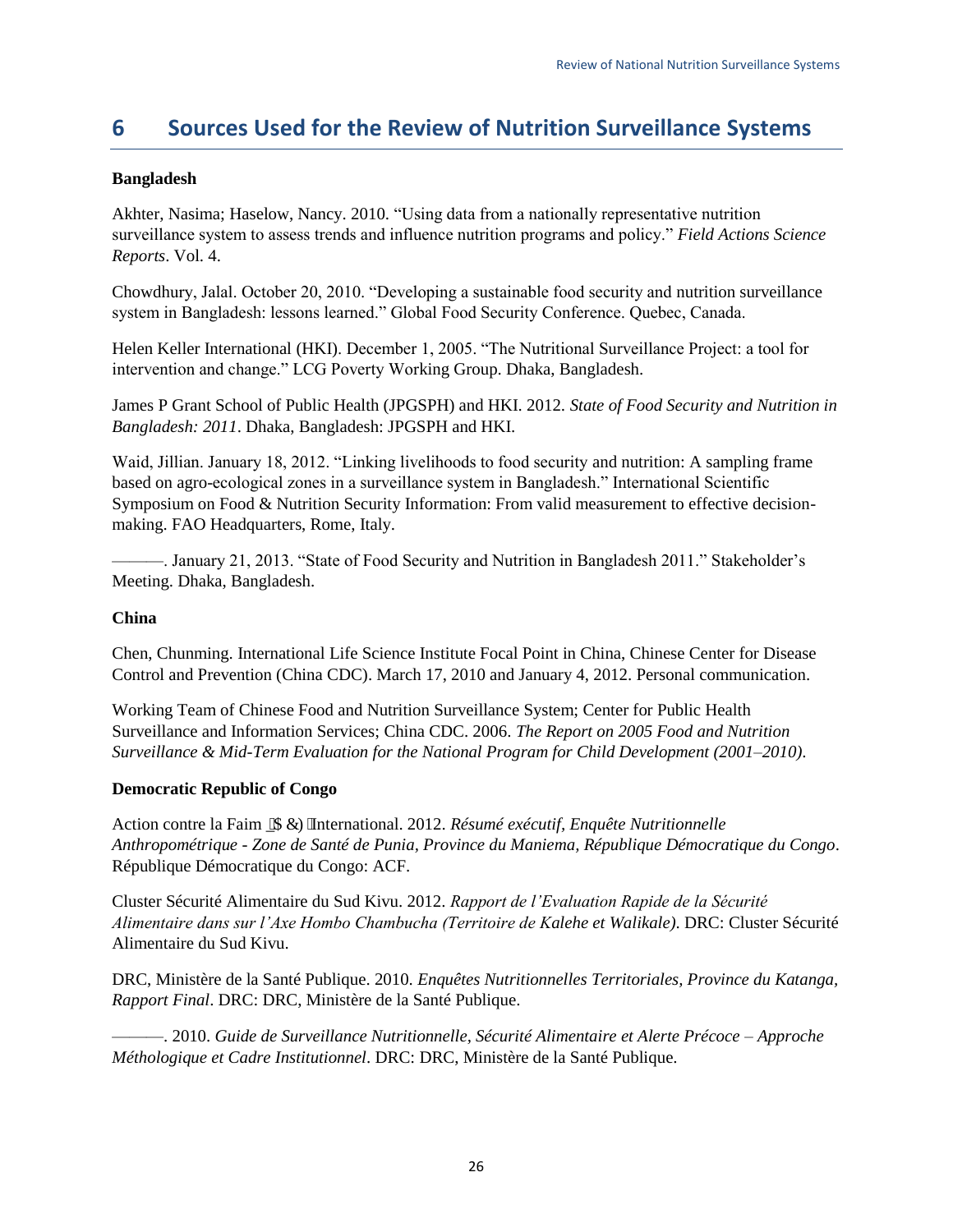———. 2010. *Méthodologie des Enquêtes Nutritionnelles de Type [Screening]*. DRC: DRC, Ministère de la Santé Publique.

———. 2010. *Système de Surveillance Nutritionnelle, de Sécurité Alimentaire et d'alerte Précoce en RDC – Guide de Remplissage et de Collecte des Données, Sites Sentinelles/Territoire*. DRC: DRC, Ministère de la Santé Publique.

———. 2010. *Système de Surveillance Nutritionnelle, de Sécurité Alimentaire et d'alerte Précoce en RDC – Modules de Formation, Comité Provincial*. DRC: DRC, Ministère de la Santé Publique.

———. 2011. *Enquêtes Nutritionnelles Territoriales, Province du Bandundu*. DRC: DRC, Ministère de la Santé Publique.

———. 2011. *Enquêtes Nutritionnelles Territoriales, Province Orientale, Rapport Synthèse*. DRC: DRC, Ministère de la Santé Publique.

———. 2012. *Bulletin no 6 du Système de Surveillance Nutritionnelle, Sécurité Alimentaire et Alerte Précoce de la RDC*. DRC: DRC, Ministère de la Santé Publique.

———. 2012. *Bulletin no 7 du Système de Surveillance Nutritionnelle, Sécurité Alimentaire et Alerte Précoce de la RDC*. DRC: DRC, Ministère de la Santé Publique.

———. 2012. *Bulletin no 8 du Système de Surveillance Nutritionnelle, Sécurité Alimentaire et Alerte Précoce de la RDC*. DRC: DRC, Ministère de la Santé Publique.

———. 2013. *Feuillet Mensuel du Système de Surveillance Nutritionnelle, Sécurité Alimentaire et Alerte Précoce de la RDC*. DRC: DRC, Ministère de la Santé Publique.

### **Djibouti**

Hamza, Oumar. 2010. *Mission d'appui à la Mise en Place d'un Système National de Surveillance Nutritionnelle à Base Communautaire: Rapport de Mission*. Djibouti: Ministère de la Santé.

Programme National de Nutrition, Ministère de la Santé. 2010. *Système National de Surveillance Nutritionnelle à Base Communautaire Bulletin Trimestriel N0 1 – Juillet 2010*. Djibouti: Ministère de la Santé.

———. 2011. *Système National de Surveillance Nutritionnelle à Base Communautaire Bulletin Trimestriel N0 2 – Mars 2011*. Djibouti: Ministère de la Santé.

### **Ethiopia**

Chotard, Sophie. December 6, 2005. "Developing Nutrition Surveillance within the Framework of EOS in Ethiopia (Second Draft)." Unpublished.

Emergency Nutrition Coordination Unit, Early Warning & Response Directorate (ENCU/EWRD). 2011. *Emergency Nutrition Quarterly Bulletin (Second and Third Quarter 2011)*. Ethiopia: ENCU/EWRD.

Kumar, Aminesh. 2012. "Nutrition Assessment Methods in Ethiopia." Unpublished.

Manyama, Isaack; Abate, Gugsa; Tamiru, Mathewos. 2011. "The Emergency Nutrition Coordination Unit of Ethiopia roles, responsibilities and achievements." *Field Exchange*. Issue 40, p. 33.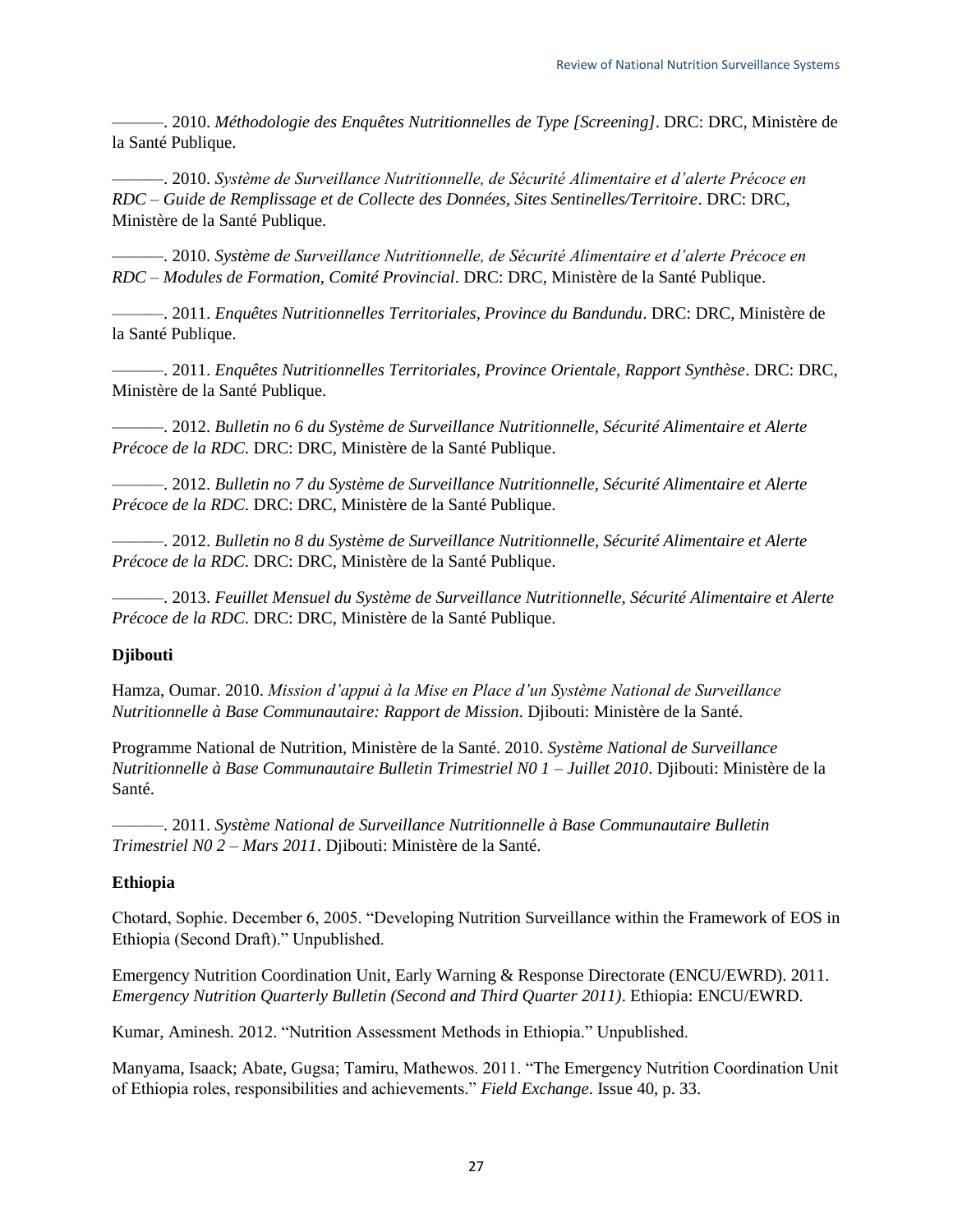Nutrition Works. 2009. *An Analysis of Nutrition Surveys in Ethiopia: Background Paper for workshop on contextual information collected in emergency nutrition assessments in Ethiopia*. Addis Ababa, Ethiopia: Nutrition Works.

———. 2009. *An Analysis of Nutrition Surveys in Ethiopia: Workshop Report*. Addis Ababa, Ethiopia: Nutrition Works.

Oliphant, Nicholas. September 28, 2005. "National Nutrition Information System (NNIS) Recommendations and Guidelines." Unpublished.

———. October 8, 2005. "An Assessment of the Sources of Nutrition-Related Data in Ethiopia." Unpublished.

Watson, Fiona; Dolan, Carmel; Shoham, Jeremy; Buchanan-Smith, Margie. 2006. *A Review of Save the Children UK's Nutritional Surveillance Programme in Ethiopia*. United Kingdom: Nutrition Works.

### **Guatemala**

Instituto de Nutrición de Centro América y Panamá (INCAP). November 16, 2012. "Sistema de Vigilancia de la Malnutrición en Guatemala (SIVIM)." Congreso Latinoamericano de Nutrición. Havana, Cuba.

USAID Health Care Improvement Project; CDC; INCAP. November 2012. "INFORME FINAL, Sistema de Vigilancia de la Malnutrición en Guatemala (SIVIM), Fase I: Prueba del prototipo en cinco departamentos de la región del altiplano occidental de Guatemala." Unpublished.

### **Indonesia**

Harvey, Philip. 2005. "International Nutrition - Nutrition Surveillance and Program Monitoring." Johns Hopkins Bloomberg School of Public Health.

HKI. 2000. "Nutrition Surveillance: How does it work?" *Indonesia Crisis Bulletin*. Year 2, Issue 2.

———. 2004. *Nutrition and Health Surveillance System, Close-out Report 2003*. Indonesia: HKI.

### **Kuwait**

AlSumaie, Mona. March 28–29, 2011. "The Kuwait nutrition surveillance system (KNSS): an example for the region." First Regional Nutrition Conference - Nutrition Challenges in the East Mediterranean Region. Doha, Qatar.

Ministry of Health, State of Kuwait. 2011. *Kuwait nutrition surveillance system 2010-report, 2006-2010 trends*. Kuwait: Ministry of Health, State of Kuwait.

———. 2012. *Kuwait nutrition surveillance system 2011*. Kuwait: Ministry of Health, State of Kuwait.

### **Mozambique**

Lloren, Tina. FANTA. February 4, 2013. Personal communication.

WHO. 2013. "Accelerating Nutrition Improvements in Sub-Saharan Africa, Country Implementation Plan, Mozambique 2013–2015." Unpublished.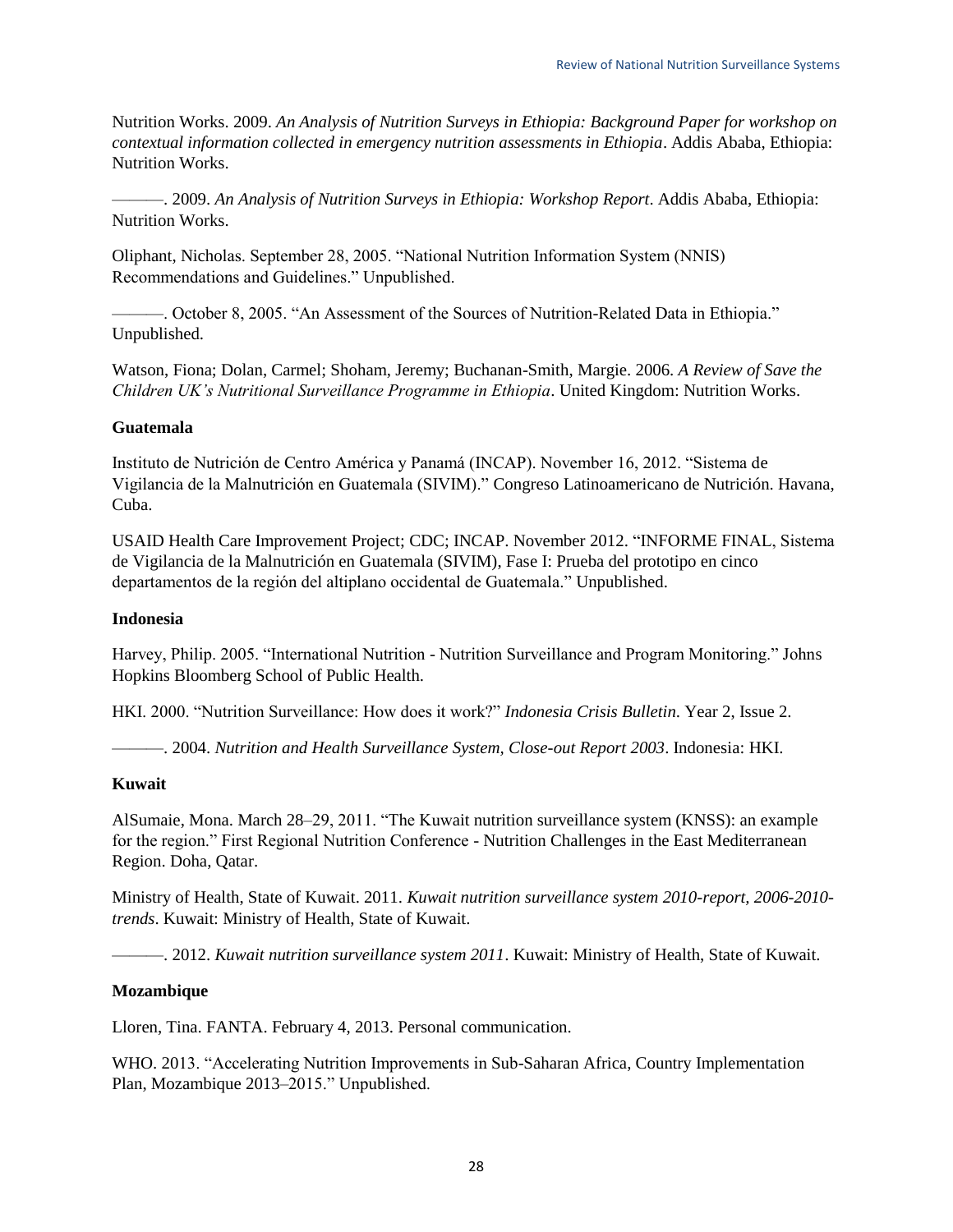### **Nicaragua**

Jefferds, Maria Elena. June 13, 2011. "Integrated Surveillance System for Nutrition Interventions in Nicaragua (SIVIN)." A2Z Cornerstone Meeting. Washington DC, USA.

Ministerio de Salud, Republica de Nicaragua. 2007. *Sistema Integrado de Vigilancia de Intervenciones Nutricionales (SIVIN), Informe de Progreso, Nicaragua, 2003–2005*. Managua: Ministerio de Salud, Republica de Nicaragua.

———. 2009. *Análisis de la tendencia de las deficiencias nutricionales del menor de 5 años y mujeres en edad fértil 2003–2007*. Managua, Nicaragua: Ministerio de Salud, Republica de Nicaragua.

———. 2009. *Informe de Campo, Ronda 1, Segunda Fase, Sistema Integrado de Vigilancia de Intervenciones Nutricionales (SIVIN)*. Managua, Nicaragua: Ministerio de Salud, Republica de Nicaragua.

———. 2009. *Informe de Campo, Ronda 2, Segunda Fase, Sistema Integrado de Vigilancia de Intervenciones Nutricionales (SIVIN)*. Managua, Nicaragua: Ministerio de Salud, Republica de Nicaragua.

———. 2011. *Sistema Integrado de Vigilancia de Intervenciones Nutricionales (SIVIN), Avance de resultados 2010*. Managua, Nicaragua: Ministerio de Salud, Republica de Nicaragua.

———. 2012. *Informe de Campo, Segunda Fase, 9 Nva. Ronda del 2012, Sistema Integrado de Vigilancia de Intervenciones Nutricionales (SIVIN)*. Managua, Nicaragua: Ministerio de Salud, Republica de Nicaragua.

Mora, Jose. April 16–18, 2007. "Integrated System for Nutrition Program Monitoring and Evaluation (Sivin), Brief Review of the Experience after 3 Years of Implementation (2003–2005)." Micronutrient Forum. Istanbul, Turkey.

### **Palestinian Territories**

Abu Rub, Ala'a. October 9–10, 2010. "Current National Nutrition School Surveillance." The 4th Conference on Nutrition, Nutrition Today for Tomorrow: A Focus on Palestinian Students. West Bank, Palestinian Territories.

State of Palestine Ministry of Health. 2011. *National Nutrition Surveillance System 2010 Report.* Palestinian Territories: State of Palestine Ministry of Health.

———. 2012. *National Nutrition Surveillance System 2011 Report.* Palestinian Territories: State of Palestine Ministry of Health.

———. 2013. *National Nutrition Surveillance System 2012 Report.* Palestinian Territories: State of Palestine Ministry of Health.

State of Palestine Ministry of Health; UNICEF. 2011. *National Nutrition Surveillance Report Highlights, January–June 2011*. Palestinian Territories: UNICEF.

### **Somalia**

Food Security Analysis Unit for Somalia (FSAU). 2005. *Nutrition: A Guide to Data Collection, Analysis, Interpretation and Use*. Nairobi, Kenya: FSAU.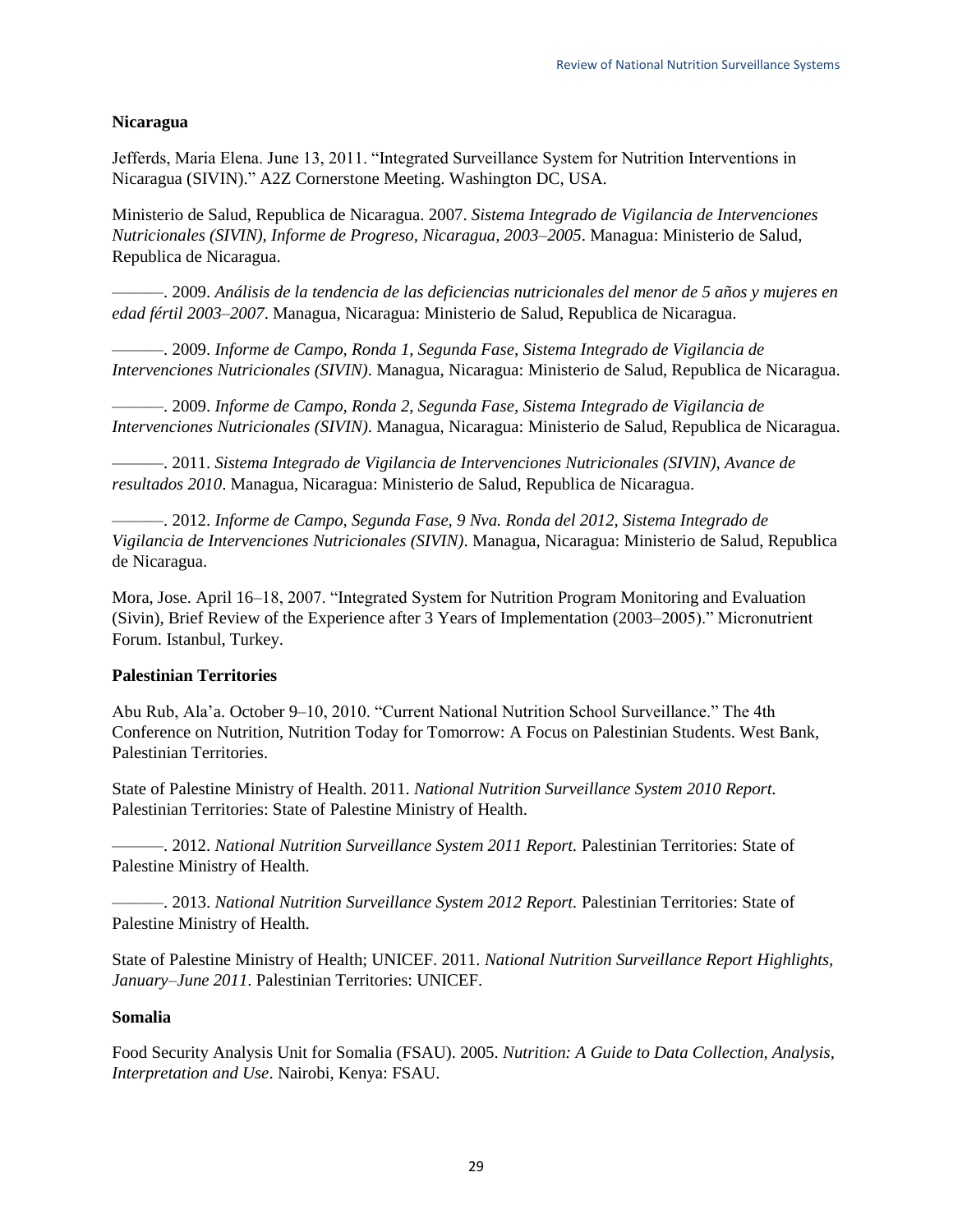Food Security & Nutrition Analysis Unit (FSNAU). 2012. *Food Security & Nutrition, Quarterly Brief - Focus on Post Deyr 12/13 Season Early Warning.* Nairobi, Kenya: FSNAU.

———. 2012. *Nutrition Analysis, Post Gu '12, Technical Series Report No VI. 47.* Nairobi, Kenya: FSNAU.

———. 2012. *Nutrition Update: November-December 2012.* Nairobi, Kenya: FSNAU.

Food Security & Nutrition Analysis Unit (FSNAU); Ministry of Health and Labour; UNICEF. 2008. *Nutrition Assessment, Sool Plateau of Sool and Sanaag Region*. Nairobi: FSNAU.

Smith, Erin. 2006. *Nutritional Surveillance Systems in Somalia, A Review and Recommendation Report Supported by UNICEF ESAR*. Nairobi: UNICEF.

WHO; UNICEF; WFP; FAO; FSNAU. 2010. *Somalia Nutrition Strategy 2011-2013: Towards the Millennium Development Goals*. Geneva: WHO.

### **Sudan**

Republic of Sudan, Federal Ministry of Health. 2012. *National Nutrition Survey Guidelines*. Sudan: Republic of Sudan, Federal Ministry of Health.

———. 2012. *Sudan Community Nutrition Surveillance Guidelines and Instructions Manual*. Sudan: Republic of Sudan, Federal Ministry of Health.

———. 2012. *Sudan Nutrition Update Issue 2: Q2 – April, May and June 2012*. Sudan: Republic of Sudan, Federal Ministry of Health.

———. 2012. *Sudan Nutrition Update Issue 3: Q3 – July, August and September 2012*. Sudan: Republic of Sudan, Federal Ministry of Health.

### **Uganda**

Action Against Hunger USA (ACF-USA); UNICEF. 2012. *Nutrition Surveillance Karamoja Region, Uganda, Round 8, May 2012*. Uganda: ACF-USA; UNICEF.

CDC. January 30, 2013. "Integrated Maternal and Child Health and Nutrition Surveillance System Proposal, Uganda." Unpublished.

FANTA. 2010. *The Analysis of the Nutrition Situation in Uganda*. http://www.fantaproject.org/sites/default/files/resources/Uganda\_NSA\_May2010.pdf.

Republic of Uganda, Ministry of Health. 2010. *The Health Management Information System, Health Unit Database*. Uganda: Republic of Uganda, Ministry of Health.

Smith, Erin. 2006. *Nutritional Surveillance Systems in Uganda, A Review and Recommendation Report Supported by UNICEF ESAR*. Nairobi, Kenya: UNICEF.

### **Vietnam**

National Institute of Nutrition. "National Institute of Nutrition: The leading institution responsible for nutrition in whole country." Informational flyer.